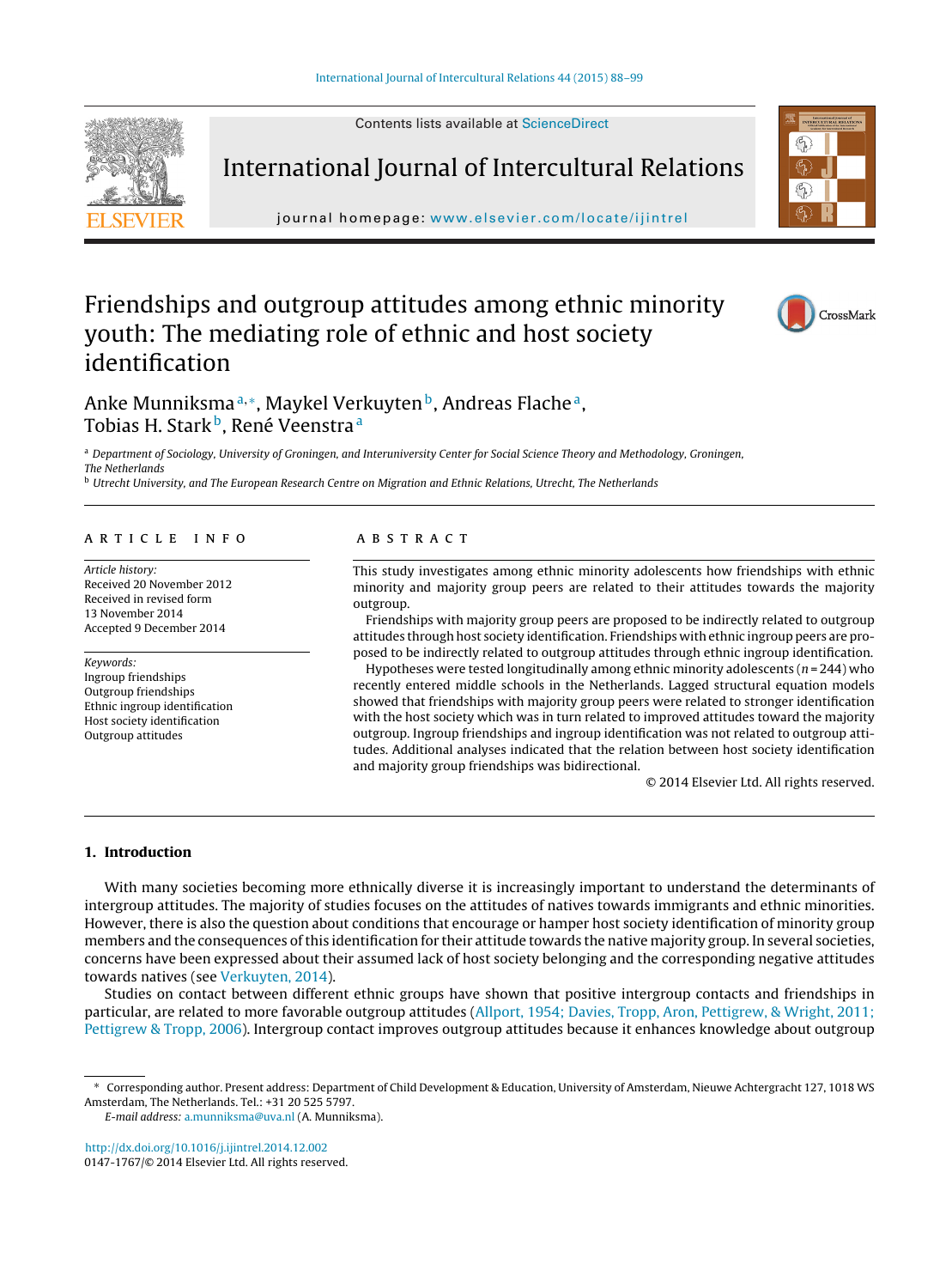members, reduces intergroup anxiety, and increases empathy and perspective taking ([Pettigrew](#page-10-0) [&](#page-10-0) [Tropp,](#page-10-0) [2008\).](#page-10-0) In addition, the common ingroup identity model ([Dovidio,](#page-10-0) [Gaertner,](#page-10-0) [&](#page-10-0) [Saguy,](#page-10-0) [2007\)](#page-10-0) suggests that intergroup contact affects group identifications [\(Maliepaard](#page-10-0) [&](#page-10-0) [Phalet,](#page-10-0) [2012\),](#page-10-0) and that group identifications in turn are related to intergroup attitudes [\(Gaertner](#page-10-0) [&](#page-10-0) [Dovidio,](#page-10-0) [2000\).](#page-10-0)

From an acculturation perspective, identification with the ethnic ingroup and identification with the host society corre-spond to two central questions in the acculturation process ([Berry,](#page-10-0) [1997\).](#page-10-0) First, is maintaining one's ethnic heritage culture and identity considered to be important? And second, is developing relationships and commitments with the larger society valued? The current study relates these two aspects of acculturation to how ethnic minority adolescents in the Netherlands view the native majority group. With panel data, we investigate whether friendships with ethnic ingroup peers and with majority outgroup peers are associated with ethnic ingroup identification and host society identification, and whether these group identifications in turn are related to improved attitudes towards the majority outgroup.

This study adds to previous research on intergroup contact and outgroup attitudes in three ways. First, whereas most previous studies examined how outgroup friendships affect outgroup attitudes, the current study also examines whether ethnic ingroup friendships are related to outgroup attitudes. People with an immigrant background are confronted with bicultural worlds ([Ryder,](#page-11-0) [Alden,](#page-11-0) [&](#page-11-0) [Paulhus,](#page-11-0) [2000\)](#page-11-0) in which they can identify with their ethnic ingroup as well as with the host society ([Berry,](#page-10-0) [2005;](#page-10-0) [Ryder](#page-10-0) et [al.,](#page-10-0) [2000;](#page-10-0) [Verkuyten,](#page-10-0) [2014\).](#page-10-0) To get insight in how this may be related to their outgroup attitudes, we examine the role of identification and friendships with ethnic ingroup members and identification and friendships with host society members.

Second, whereas several studies examined cognitive and affective mediators of the relationship between intergroup contact and outgroup attitudes (for meta-analytical results see [Pettigrew](#page-10-0) [&](#page-10-0) [Tropp,](#page-10-0) [2006;](#page-10-0) [Swart,](#page-10-0) [Hewstone,](#page-10-0) [Christ,](#page-10-0) [&](#page-10-0) [Voci,](#page-10-0) [2011\),](#page-10-0) few studies examined whether the contact-attitudes link is mediated by identification with the superordinate group (e.g. [Eller](#page-10-0) [&](#page-10-0) [Abrams,](#page-10-0) [2003\).](#page-10-0) More specifically, it has not been investigated whether friendships with majority group members are indirectly related to outgroup attitudes through identification with the host society. Third, whereas most of the intergroup contact literature investigated contact effects among majority group members, the current research adds to the relatively few studies (e.g. [Binder](#page-10-0) et [al.,](#page-10-0) [2009;](#page-10-0) [Tropp](#page-10-0) [&](#page-10-0) [Pettigrew,](#page-10-0) 2005) that examined intergroup contact effects among minority group members. An understanding of the associations between group identifications, in- and outgroup contact (friendships), and attitudes towards the majority group, sheds further light on the acculturation process of immigrant youth.

These associations will be examined longitudinally among children (12–14 years) of immigrants during their first year of middle school in the Netherlands. Over the past decades, ethnic diversity of the Dutch school population has increased due to immigration and an increasing number of second-generation immigrants ([SCP,](#page-11-0) [2012\).](#page-11-0) Among the largest immigrant groups are the Turks and Moroccans that came to the Netherlands as labor immigrants and that have the lowest social status (in terms of education and labor market position) and are the least accepted, also by native early adolescents [\(SCP,](#page-11-0) [2012;](#page-11-0) [Verkuyten](#page-11-0) [&](#page-11-0) [Kinket,](#page-11-0) [2000\)](#page-11-0) There are also members of ex-colonial groups of Surinamese and Antilleans that have relatively higher social status and are more accepted in society ([Castles](#page-10-0) [&](#page-10-0) [Miller,](#page-10-0) [2003\).](#page-10-0) Furthermore, there are non-western immigrants from many other and numerically smaller groups that tend to have a relatively unfavorable social position (e.g., from Somalia, Iraq, Iran, Afghanistan).

#### 1.1. Majority group friends and host society identification

Peers are an important source of influence during adolescence (see [Brechwald](#page-10-0) [&](#page-10-0) [Prinstein,](#page-10-0) [2011\),](#page-10-0) and play a central role in identity formation [\(Meeus](#page-10-0) [&](#page-10-0) [Dekovic,](#page-10-0) [1995;](#page-10-0) [Meeus,](#page-10-0) [2011\).](#page-10-0) Friends convey social norms that are regulated through processes of social control, which lead to similarities in opinions and behaviors over time. Friendships of ethnic minority students with majority peers are therefore likely to lead to similarities (reduced differences) in behaviors and opinions between members of these groups ([Stark](#page-11-0) [&](#page-11-0) [Flache,](#page-11-0) [2012\).](#page-11-0) Reduced differences between groups make group boundaries less salient leading to more inclusive ingroups. If this is the case, then friendships with ethnic majority members are likely to strengthen minority students' identification with the host society. This is particularly likely in countries where the native majority group is seen as representative of the host country (like in the Netherlands where the Dutch term used for the natives – 'Nederlanders' – is similar as the one used for the country – 'Nederland').

In turn, based on social identity theory [\(Tajfel](#page-11-0) [&](#page-11-0) [Turner,](#page-11-0) [1979\)](#page-11-0) and the common ingroup identity model[\(Gaertner,](#page-10-0) [Dovidio,](#page-10-0) [Anastasio,](#page-10-0) [Bachman,](#page-10-0) [&](#page-10-0) [Rust,](#page-10-0) [1993\),](#page-10-0) it can be expected that identification with the host society improves attitudes toward the majority group. Social identity research has shown that higher identifiers tend to view the ingroup more favorably ([Brown](#page-10-0) [&](#page-10-0) [Hewstone,](#page-10-0) [2005\).](#page-10-0) [Gaertner](#page-10-0) et [al.](#page-10-0) [\(1993\)](#page-10-0) argued that if the ingroup becomes more inclusive, former subgroups become part of one superordinate ingroup, which will lead to more positive attitudes toward members of those subgroups. Accordingly, the common ingroup identity model [\(Dovidio](#page-10-0) et [al.,](#page-10-0) [2007;](#page-10-0) [Gaertner](#page-10-0) et [al.,](#page-10-0) [1993;](#page-10-0) [Gaertner,](#page-10-0) [Dovidio,](#page-10-0) [&](#page-10-0) [Bachman,](#page-10-0) [1996\)](#page-10-0) proposes that for contact to reduce prejudice it needs to be structured in such a way that it leads to identification with an inclusive superordinate category. In line with this reasoning, research has shown that superordinate identities improve outgroup attitudes among minority as well as majority group members [\(Nier](#page-10-0) et [al.,](#page-10-0) [2001;](#page-10-0) [Pfeifer](#page-10-0) et [al.,](#page-10-0) [2007\).](#page-10-0) This suggests that identification with the host society will improve the attitudes of ethnic minority youth towards majority group members.

We expect that friendships of ethnic minority students with majority group peers are related to identification with the host society. Furthermore, based on the common ingroup identity model [\(Gaertner](#page-10-0) et [al.,](#page-10-0) [1993\)](#page-10-0) we expect that identification with the host society is related to improved attitudes toward the majority group. Thus, we hypothesize that friendships with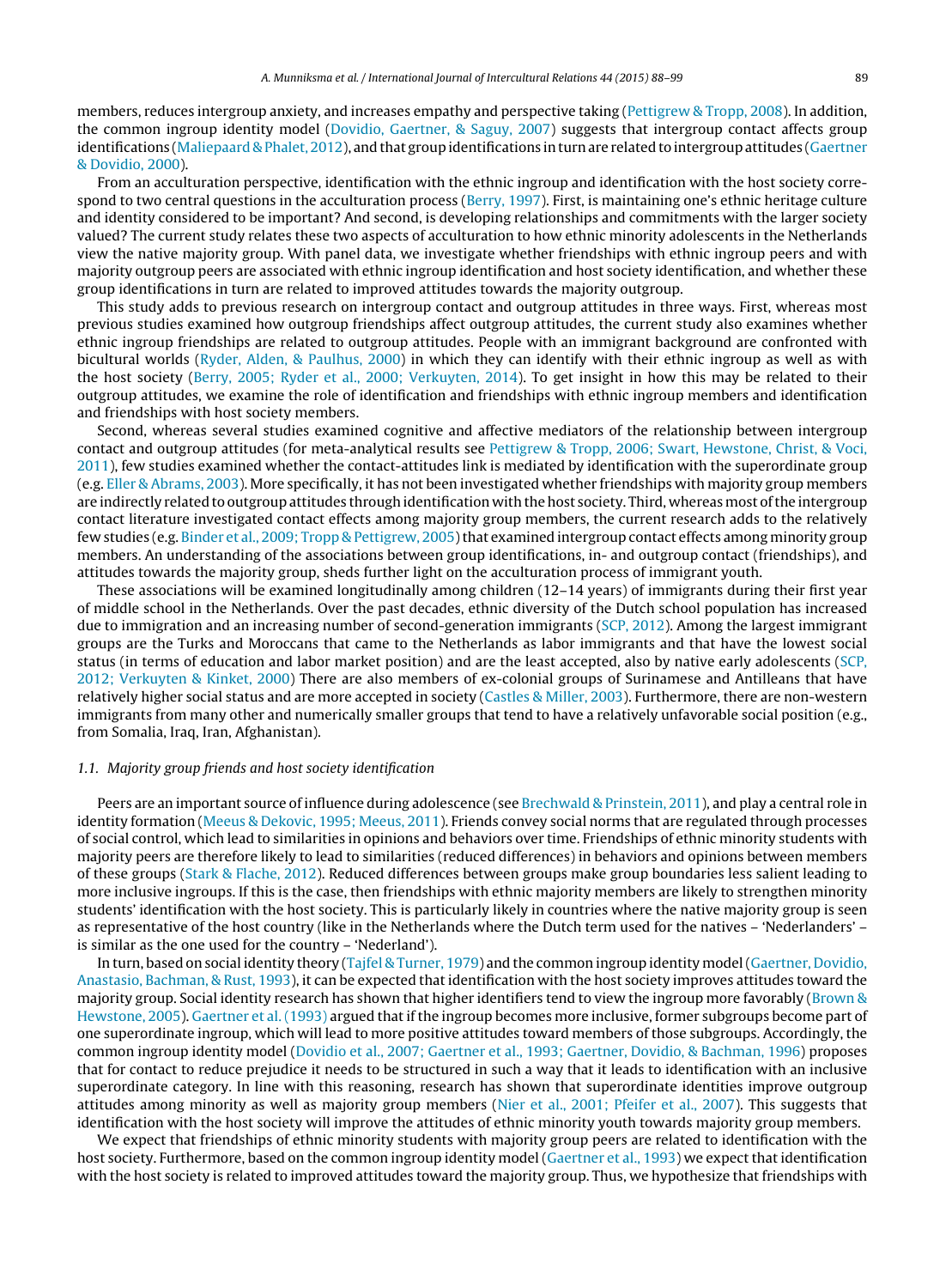majority group members is related to stronger identification with the host society, which in turn is related to improved outgroup attitudes (Superordinate Group Identification Hypothesis). Mediation of the contact-attitudes link by superordinate group identification was examined in several studies by [Eller](#page-10-0) [and](#page-10-0) [Abrams](#page-10-0) [\(2003,](#page-10-0) [2004\).](#page-10-0) They found cross-sectional support for this hypothesis among Mexican employees regarding friendships with American co-workers in Mexico [\(Eller](#page-10-0) [&](#page-10-0) [Abrams,](#page-10-0) [2004\),](#page-10-0) and (partial) longitudinal support among American temporary language students in Mexico [\(Eller](#page-10-0) [&](#page-10-0) [Abrams,](#page-10-0) [2003\),](#page-10-0) and among British university students regarding contact with French [\(Eller](#page-10-0) [&](#page-10-0) [Abrams,](#page-10-0) [2004\).](#page-10-0) The current research adds to these studies on majority groups and temporary visitors by testing the superordinate group hypothesis among adolescents with an immigration background in the Netherlands. Unlike the groups examined in earlier research, adolescents in our sample grow up in a bi-cultural world of their ethnic ingroup and the host society. This raises the question whether for these adolescents identification with the host society may come more naturally and may therefore be less related to their friendships and attitudes toward the majority group.

Identification with the majority group has also been argued to be a predictor of friendship preferences [\(Rutland](#page-11-0) et [al.,](#page-11-0) [2012\),](#page-11-0) and minority group identification has been shown to be bidirectionally related to ethnic outgroup friendships [\(Maliepaard](#page-10-0) [&](#page-10-0) [Phalet,](#page-10-0) [2012\).](#page-10-0) This indicates that next to majority group friendships leading to stronger identification with the host society, host society identification might make it more likely for minority group adolescents to select majority group friends. Therefore, we will also examine this reversed causality between host society identification and majority group friendships.

#### 1.2. Ethnic ingroup friends and ethnic ingroup identification

[Festinger](#page-10-0) [\(1954\)](#page-10-0) theorized that social comparison with valued reference groups is important for the development of behaviors and opinions. By adopting behaviors or opinions of the group, group members become more similar over time. Members that do not follow the behavior or opinions of the ingroup tend to be sanctioned, in particular when the behavior or opinions are relevant to the group's identity. Whereas studies on peer influence mainly focus on opinions and behaviors, peers are also important role models for what it means to be an ethnic group member [\(Noels,](#page-10-0) [Leavitt,](#page-10-0) [&](#page-10-0) [Clément,](#page-10-0) [2010\).](#page-10-0) In particular ethnic ingroup peers are likely to be important reference group members [\(Leach](#page-10-0) [&](#page-10-0) [Smith,](#page-10-0) [2006\).](#page-10-0) In support of this view, [Syed](#page-11-0) [and](#page-11-0) [Juan](#page-11-0) [\(2013\)](#page-11-0) showed among college students that ethnic identity exploration and commitment to the ethnic ingroup was more similar among same-ethnic friends than among cross-ethnic friends, indicating that especially sameethnic friends are of importance for ethnic identity formation. Furthermore, more frequent interactions with peers from the same ethnic group have been shown to be related to stronger ethnic identities among Armenian, Vietnamese, and Mexican adolescents in the United States ([Phinney,](#page-11-0) [Romero,](#page-11-0) [Nava,](#page-11-0) [&](#page-11-0) [Huang,](#page-11-0) [2001\).](#page-11-0) Thus, in particular ethnic ingroup friends seem to strengthen ethnic ingroup identification of minority adolescents. However, similar to identification with the host society and friendships with majority group members, the relation between ingroup friendships and ingroup identification might also be reversed [\(Rutland](#page-11-0) et [al.,](#page-11-0) [2012\)](#page-11-0) or bidirectional [\(Maliepaard](#page-10-0) [&](#page-10-0) [Phalet,](#page-10-0) [2012\).](#page-10-0) Hence, the possibility of a bidirectional relationship between ethnic ingroup identification and ingroup friendships will also be examined.

The literature offers two opposing explanations for the subsequent influence of ethnic ingroup identification on outgroup attitudes, leading to two different Ingroup Identification Hypotheses. On the one hand, social identity theory [\(Tajfel](#page-11-0) [&](#page-11-0) [Turner,](#page-11-0) [1979\)](#page-11-0) proposes that people want to positively differentiate their ingroup from relevant outgroups, which typically leads to ingroup bias. Whereas positive intergroup differentiation can be attained by more favorable ingroup attitudes, it can also be attained by less favorable outgroup attitudes ([Brewer,](#page-10-0) [1999\).](#page-10-0) In support of this view, several studies have shown that ingroup identification is related to less positive outgroup attitudes (e.g., [Mummendey,](#page-10-0) [Klink,](#page-10-0) [&](#page-10-0) [Brown,](#page-10-0) [2001\).](#page-10-0) Thus, based on this reasoning we can expect that ethnic ingroup friendships are related to stronger ethnic ingroup identification which in turn is related to less positive outgroup attitudes (Ingroup Identification Hypothesis 1).

On the other hand, there are scholars who argue for a positive effect of minority ingroup identification on outgroup attitudes. Based on the developmental theory of ethnic identity, [Phinney,](#page-11-0) [Jacoby,](#page-11-0) [and](#page-11-0) [Silva](#page-11-0) [\(2007\)](#page-11-0) argued and showed that a strong ethnic identity allows for more tolerant attitudes toward outgroups. When minority adolescents feel confident about their ethnic identity they consider other groups less of an identity threat and therefore they can be more open and tolerant toward outgroups (see also [Nesdale,](#page-10-0) [Durkin,](#page-10-0) [Maass,](#page-10-0) [&](#page-10-0) [Griffiths,](#page-10-0) [2005\).](#page-10-0) Hence, based on peer influence and ethnic identity development, the contrasting hypothesis is that ethnic ingroup friendships are related to stronger ethnic ingroup identification which in turn is related to improved outgroup attitudes (Ingroup Identification Hypothesis 2).

## 1.3. Present study

The main goal of this study is to investigate how minority adolescents' orientations towards their ethnic ingroup and the host society, in terms of friendships and group identification, are related to their attitude towards the native majority group. Hypotheses will be tested longitudinally among ethnic minority students during their first year of middle school in the Netherlands. The transition to middle school is characterized by a complete re-location of students to school-classes, which means that many students encounter their new classmates for the first time. During this first year at middle school new friendships are formed ([Hardy,](#page-10-0) [Bukowski,](#page-10-0) [&](#page-10-0) [Sippola,](#page-10-0) [2002\),](#page-10-0) which in turn are likely to affect identity formation [\(Meeus,](#page-10-0) [2011\)](#page-10-0) and outgroup attitudes ([Poteat,](#page-11-0) [2007\).](#page-11-0) To examine causal relations, a lagged design is used in which ethnic ingroup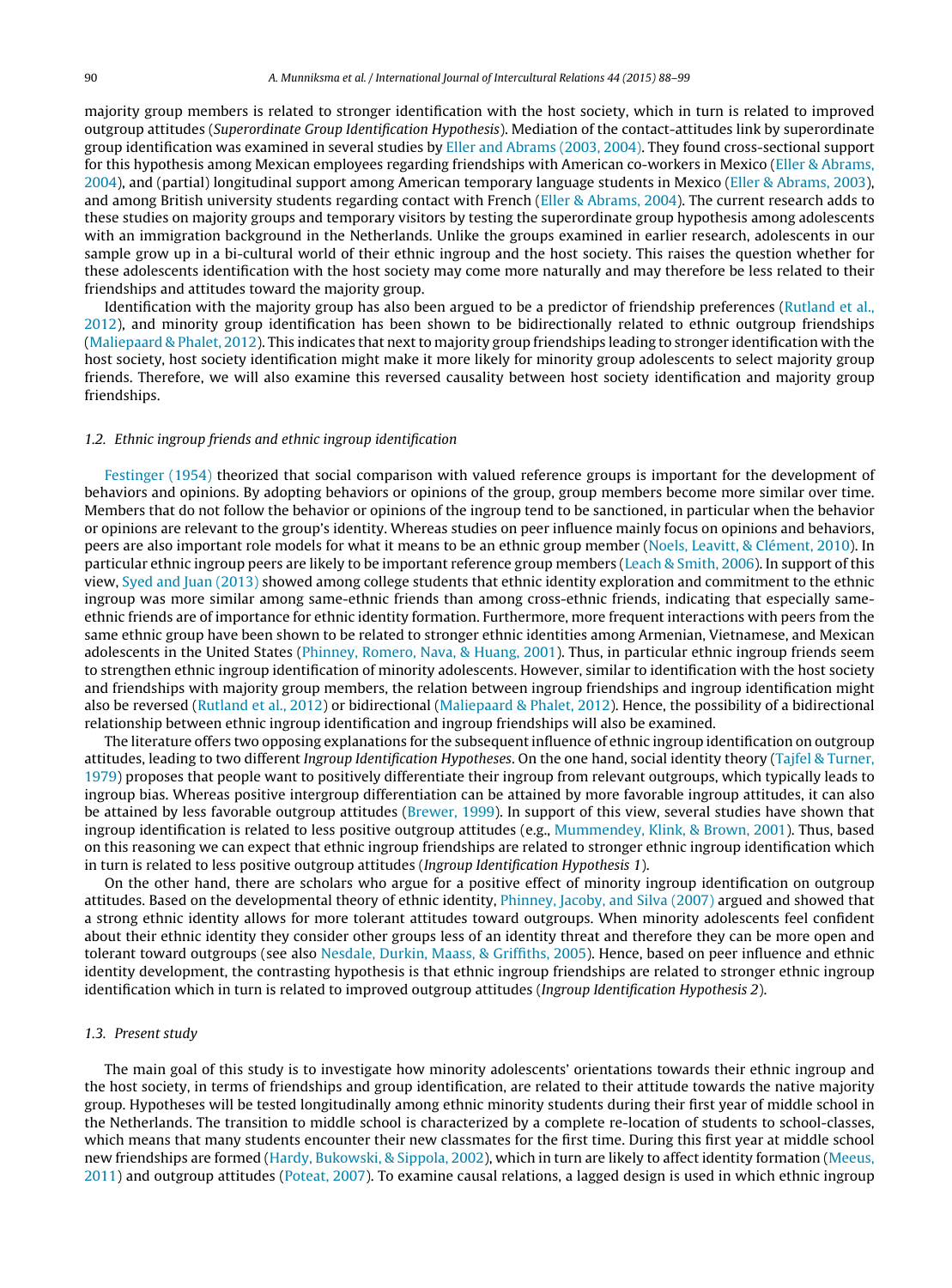and outgroup friendships (with native Dutch) formed three months after entering middle school predict outgroup attitudes (towards the Dutch) at the end of the first school year, controlling for earlier attitudes.

## **2. Method**

## 2.1. Participants

This study is based upon a subsample of The Arnhem School Study. This is a Dutch longitudinal survey in which 1350 students, within 61 classrooms of 12 middle schools, were followed during their first two middle school years (age 12–13). There were three waves of data collection during this first year of middle school. The first wave (T1) was right after the transition to middle school in September, the second wave (T2) took place three months later in December and the third wave (T3) at the end of the school year in June (for more details about the study see [Stark,](#page-11-0) [2011;](#page-11-0) [Stark](#page-11-0) [&](#page-11-0) [Flache,](#page-11-0) [2012\).](#page-11-0)

Students of whom both parents were born in a country outside the Netherlands ( $n = 244$ , from 49 different school classes, at 12 schools) were selected for the current study. This precluded the risk that identification with the host society was affected by one of the parents being born in the Netherlands. The ethnic background of this subsample was 44% Turkish, 12% Moroccan, 9% Afghani, 7% Surinamese, 5% Dutch-Antillean, and 23% other backgrounds. Students in this subsample were part of classrooms with different levels of ethnic diversity (8% to 93% Dutch,  $m = 50$ %). Dutch classmates were not selected for the analyses but were included in the computations of classroom ethnic diversity and in the coding of outgroup friendships with majority group peers.

## 2.1.1. Procedure

After schools agreed to participate, parents were given the possibility to deny consent for their children to participate in the study. In addition, participating students were assured confidentiality and were informed that they were free to discontinue participation. Per school class, students simultaneously completed online questionnaires in their school's computer lab. Teachers read instructions to the students and supervised the completion of the questionnaires, which took 30 minutes on average.

## 2.2. Measures

#### 2.2.1. Ethnicity

Ethnic background was based on the reported countries of birth of both the parents. If parents were born in different countries, the country of the mother was assigned. Because nearly half of the sample (44%) was of Turkish origin, and all other groups were small (≤12%), we created a dummy for Turkish (1) versus other (0) to control for ethnic group differences in the dependent variables. For the coding of outgroup friendships with majority group peers, classmates were assigned the Dutch ethnicity if both of their parents were born in the Netherlands.

## 2.2.2. Ethnic ingroup and outgroup friendships (T2, T3)

At all waves participants were asked "Which of your classmates are your best friends?" Students could nominate an unlimited number of best friends on a list with the names of all their classmates. Based on ethnicity data of the nominator and the nominee, the number of friendships with majority group (Dutch) classmates and with ethnic ingroup classmates (that is, with classmates that indicated the same ethnic background) were counted. Friendships at T2, three months after the transition to middle school, were selected to predict outgroup attitudes because friendships are likely to have formed by this time ([Hardy](#page-10-0) et [al.,](#page-10-0) [2002\).](#page-10-0)

# 2.2.3. Ethnic ingroup and host society identification (T3)

Ethnic ingroup identification was measured at T3 using two items: 'Do you feel [ethnic group parents]?', and 'How proud are you to be [ethnic group parents]?' The same two items were used for identification with the host society: 'Do you feel Dutch?', and 'How proud are you to be Dutch?' Because Dutch natives form the majority group in the Netherlands and define the country's mainstream culture, we argue that if ethnic minority students indicate to feel Dutch this means that they feel that they are a member of Dutch society (i.e., not ethnic Dutch). Students could answer on a scale from 1, absolutely not, to 5, very strong. The correlation between the two items for ethnic ingroup identification was  $r = .73$ , and for identification with the host society,  $r = .69$ . Whereas ethnic predictors are preferably measured before the dependent variable, ethnic group identification and host society identification were not measured at T1 and T2 but only at T3.

#### 2.2.4. Outgroup attitudes (T2, T3)

At all waves, a four-item social stereotyping scale was used to measure students' outgroup attitude toward the Dutch majority group. Students indicated on a scale from 1, totally disagree, to 7, totally agree, how much they agreed with the statements: "All Dutch are (a) honest, (b) friendly, (c) smart, (d) helpful" (cf. [Vervoort,](#page-11-0) [Scholte,](#page-11-0) [&](#page-11-0) [Scheepers,](#page-11-0) [2011\).](#page-11-0) Only positive traits were included in this scale because children older than 7 have been shown to be less willing to differentiate between social groups on negative traits than on positive traits ([Bigler,](#page-10-0) [Brown,](#page-10-0) [&](#page-10-0) [Markell,](#page-10-0) [2001;](#page-10-0) [Rutland](#page-10-0) et [al.,](#page-10-0) [2007\).](#page-10-0) Higher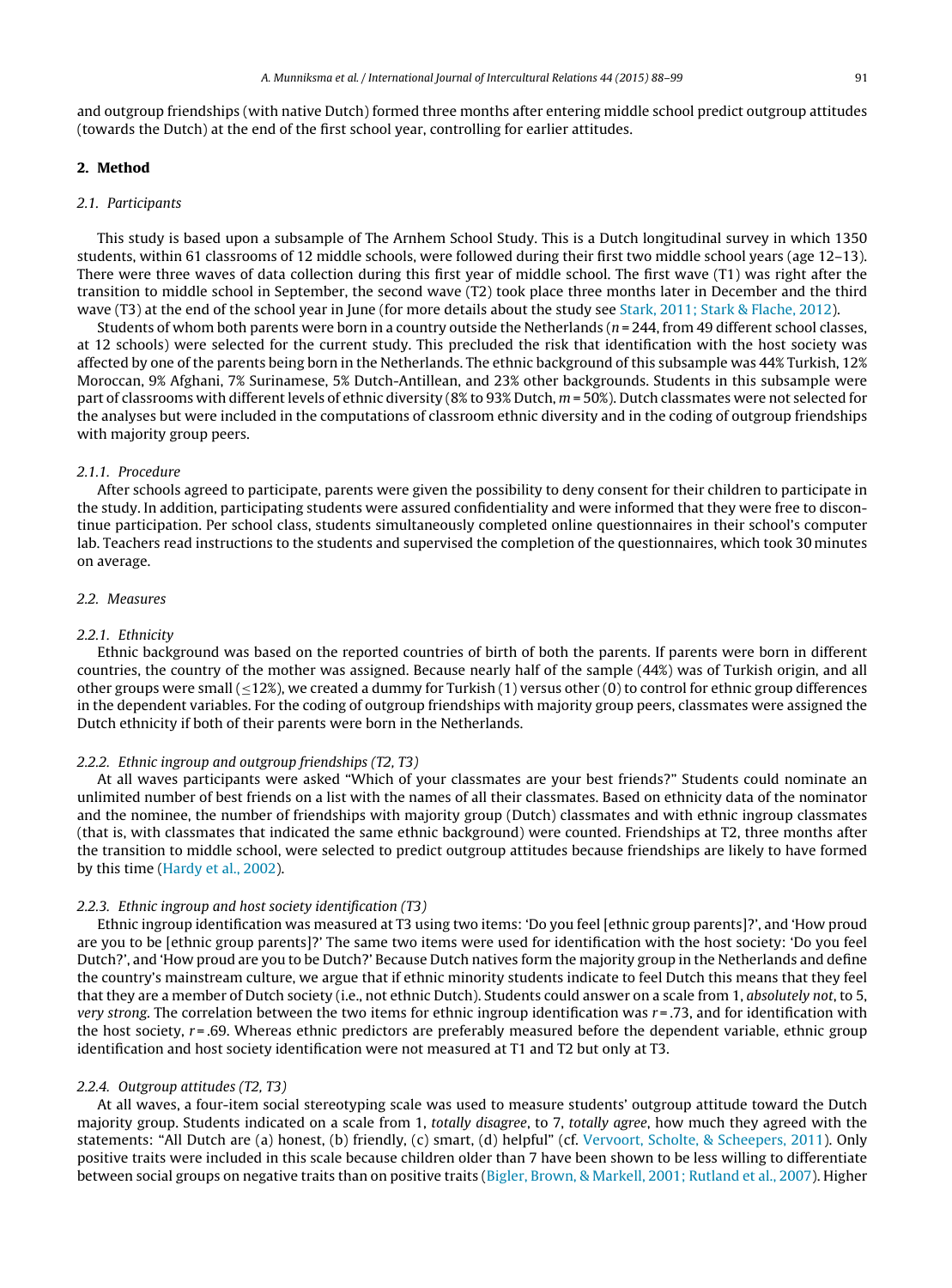scores indicate a more positive attitude toward the majority group. The scales were internally consistent at T2 (Cronbach's  $\alpha$  = .97), and at T3 (Cronbach's  $\alpha$  = .97).

## 2.2.5. Background variables

Gender was measured by self-report and coded as zero for boys and one for girls (47%). Because the Dutch middle school system is tracked, we controlled for whether students were in the lower (69% VMBO, preparatory secondary vocational education) the middle (22% HAVO, senior general secondary education), or the higher (9% VWO, pre-university education) educational track. This was dummy coded into 0, lower track, and 1, middle or higher track. To control for friendship opportunities the proportion of Dutch classmates was included as a control variable (range = .08–.93,  $M = .50$ ,  $SD = .19$ ).

#### 2.3. Attrition analyses

Of the 244 minority students (with both parents born outside the Netherlands) that participated in the study during the first year of middle school, 232 students participated at T1, 235 at T2, and 216 at T3. Of the students who participated at T2 ( $n = 235$ ), 89% also participated in T3 ( $n = 209$ ). Attrition analyses showed that the number of Dutch friends at T2 did not differ from T3 ( $F(1, 233) = .21$ ,  $p = .65$ ), but attitudes toward the Dutch at T2 differed significantly between students that did  $(M = 4.07, SD = 1.75)$  and students that did not participate  $(M = 4.84, SD = 1.71)$  at T3,  $F(1, 223) = 4.74, p = .03$ .

Missings occurred mainly for variables at T3. We considered using an imputation approach but given that cases with missing data on dependent variables should be omitted from final analyses even when using imputed data ([Graham,](#page-10-0) [2009\),](#page-10-0) this approach would only add 7 additional cases to the final model (that is, the number of students with data on the dependent but missing values on independent variables). Given this small number of added cases we decided not to use an imputation approach.

#### 2.4. Analytical strategy

To test the hypothesized indirect effects we made use of structural equation modeling in Mplus ([Muthén](#page-10-0) [&](#page-10-0) [Muthén,](#page-10-0) [1998–2010\).](#page-10-0) Due to sample size restrictions not all hypothesized effects were modeled simultaneously. Preliminary models examined the relationships between ethnic ingroup and outgroup friendships and group identifications. Subsequently the relationships between group identifications and outgroup attitude were examined. Based on these preliminary findings one final model was constructed. Indirect effects were tested using the 'model indirect' command in Mplus, which uses the Delta method (described in [MacKinnon,](#page-10-0) [2008\).](#page-10-0) This is a Sobel test with an added covariance term between the two path estimates. To take into account that students were embedded in classrooms  $(n=49)$  we used the option "Type=Complex" in Mplus. These models correct standard errors and chi-square statistics for clustering/non-independence of observations.

The latent factors outgroup attitudes at T2 and T3 (4 items), ethnic ingroup identification (2 items) and host society identification (2 items), were constructed in the structural equation models. The measurement model including all latent variables indicated that the different indicators fitted the latent factors well. Indicator loadings ranged from .78 to .97 and were all statistically significant at p < .05, and the model fitted the data,  $\chi^2$  (73) = 144.29, p < .01, CFI = .97, TLI = .97, RMSEA = .06, RMSEA CI: .05–.08, SRMR = .06.

To control for baseline differences in the dependent variables based on personal and school class characteristics, dependent variable(s) were initially regressed on the control variables gender, ethnic background, percentage Dutch classmates, and education level. Non-significant controls  $(p > .05)$  were excluded from the final models for reasons of parsimony. Standardized parameter estimates are reported.

Preliminary analyses showed that ethnic ingroup identification was highly skewed toward strong ethnic identification. Hence, Maximum Likelihood Estimation with Robust Standard Errors (MLR) was used in the structural equation models, which reduces the bias in standard errors that non-normal data are prone to. Also because ofthe skewedness ofthis measure, analyses including ethnic ingroup identification were additionally performed with identification dummy coded by using a split at the first quartile to distinguish moderate (lowest 25%) and high (highest 75%) ethnic ingroup identifiers.

## **3. Results**

#### 3.1. Descriptive analyses

Descriptive statistics of the main variables are presented in [Table](#page-5-0) 1. A paired sample t-test showed that ethnic ingroup identification ( $M = 4.49$ ,  $SD = .89$ ) was stronger than host society identification ( $M = 2.45$ ,  $SD = 1.12$ ),  $t(207) = 17.29$ ,  $p < .001$ . Regarding ingroup and outgroup friendships at T2, we examined whether students had more ethnic ingroup than outgroup friends than could be expected from numerical availability. Paired sample t-tests showed that the friendship ratio of ingroup versus outgroup friends ( $M = 63\%$  Dutch friends) was significantly lower than the availability ratio of ingroup versus outgroup classmates ( $M_{ratio}$  = 80% Dutch classmates, t(210) = -7.86, p < .001). This indicates that, compared to ethnic ingroup friends, students tended to have less Dutch friends than could be expected based on availability of Dutch versus ethnic ingroup classmates.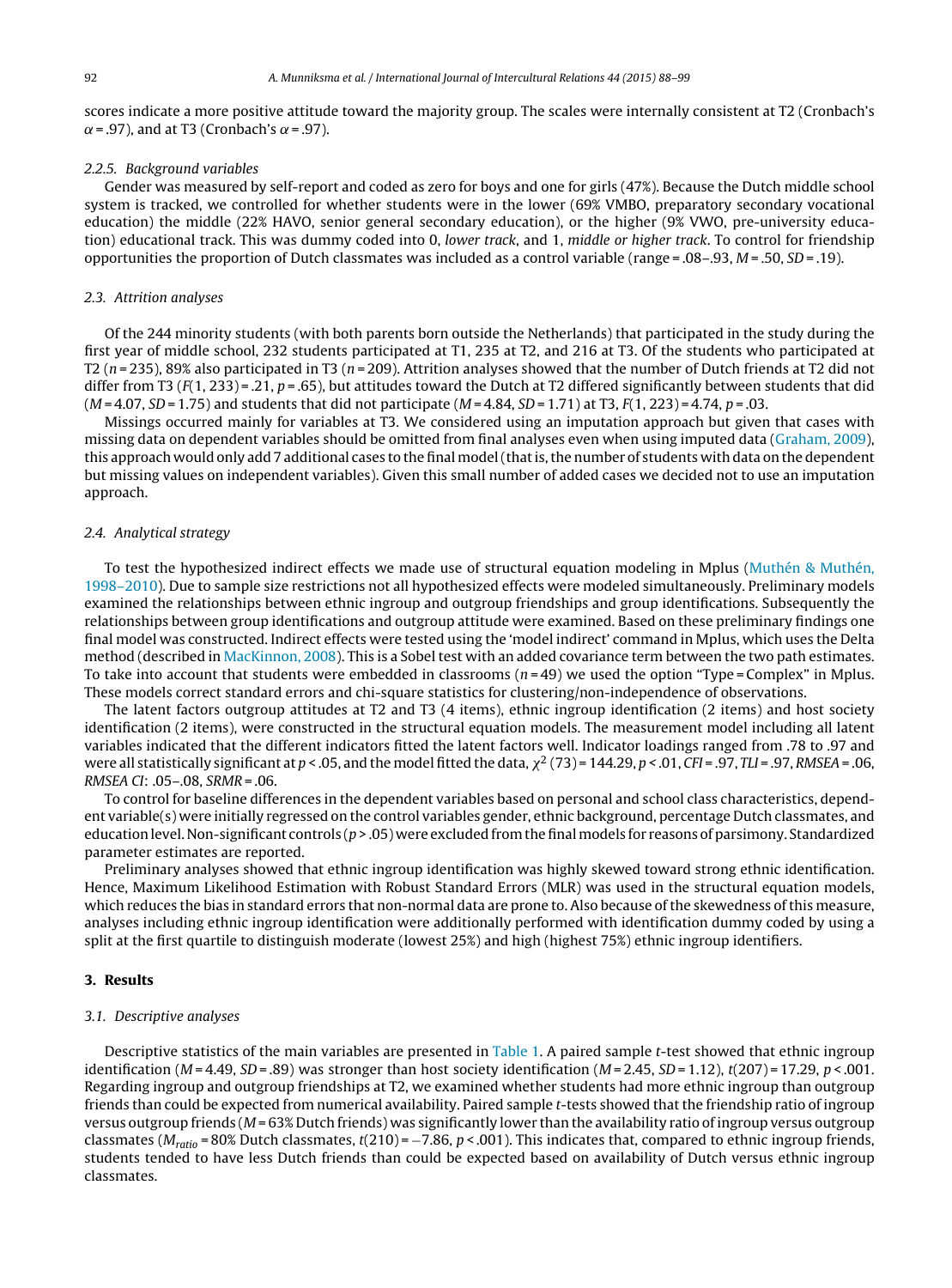#### <span id="page-5-0"></span>**Table 1**

Descriptive statistics for main study variables ( $n = 244$ ).

|                                   | n   | M    | <b>SD</b> | Range       |
|-----------------------------------|-----|------|-----------|-------------|
| Percentage Dutch classmates       | 244 | .50  | .19       | $.08 - .93$ |
| Ethnic ingroup friendships T2     | 235 | 1.02 | 1.60      | $0 - 10$    |
| Majority group friendships T2     | 235 | 2.42 | 3.13      | $0 - 23$    |
| Ethnic ingroup identification T3  | 208 | 4.49 | .89       | $1 - 5$     |
| Host society identification T3    | 218 | 2.43 | 1.20      | $1 - 5$     |
| Attitude toward majority group T2 | 226 | 4.16 | 1.66      | $1 - 7$     |
| Attitude toward majority group T3 | 218 | 4.20 | 1.63      | $1 - 7$     |

#### **Table 2**

Bivariate correlations between study variables.

|                                                 |                 |                     | 3.                 | 4.                   | 5.                  | 6.                  | 7.               | 8.                  | 9.         |
|-------------------------------------------------|-----------------|---------------------|--------------------|----------------------|---------------------|---------------------|------------------|---------------------|------------|
| 1. Sex $(0 = boy, 1 = girl)$                    |                 |                     |                    |                      |                     |                     |                  |                     |            |
| 2. Ethnic background $(0 = other, 1 = Turkish)$ | $-.06$          |                     |                    |                      |                     |                     |                  |                     |            |
| 3. Education level $(0 = low, 1 = mid - high)$  | .04             | $-.29^{\degree}$    |                    |                      |                     |                     |                  |                     |            |
| 4. Percentage Dutch classmates                  | .04             | $-.29$ <sup>*</sup> | $.56$ **           |                      |                     |                     |                  |                     |            |
| 5. Ethnic ingroup friendships T2                | $-.02$          | $.57*$              | $-.25$             | $-.43"$              |                     |                     |                  |                     |            |
| 6. Majority group friendships T2                | .03             | $-.16$ <sup>*</sup> | $.16$ <sup>*</sup> | $.36^{**}$           | $-.11$              |                     |                  |                     |            |
| 7. Ethnic ingroup identification T3             | $-.10$          | .25                 | $-.07$             | $-.22$ <sup>**</sup> | $.18^{**}$          | $-.22$              |                  |                     |            |
| 8. Host society identification T3               | $.12^{\dagger}$ | $-.23$ <sup>*</sup> | .01                | $.14$ <sup>*</sup>   | $-.16$ <sup>*</sup> | $.21$ <sup>**</sup> | .29'''           |                     |            |
| 9. Attitude toward majority group T2            | .18             | $-.10$              | .00                | .10                  | .02                 | $.19$ <sup>**</sup> | $-.13^{\dagger}$ | $.24$ <sup>**</sup> |            |
| 10. Attitude toward majority group T3           | .08             | $-.11$ <sup>†</sup> | .00                | .11                  | $-.04$              | $.13^{\dagger}$     | $-.20^{\degree}$ | $.33***$            | $.38^{**}$ |

 $\frac{1}{x}$  p < .1.

 $p < .05$ .

For the change in outgroup attitudes from T2 to T3, a paired sample t-test showed that even though outgroup attitudes improved somewhat over time, this difference was not significant  $(t(202) = -.66, p = .51)$ . Table 2 shows that the correlation between attitudes at T2 and T3 was significant but moderate, which indicates that the outgroup attitude was not very stable within students over time. Furthermore, the correlations indicate that ethnic ingroup and outgroup friendships were related to group identifications, and that the group identifications were related to outgroup attitudes.

## 3.2. Friendships and group identifications

The first structural equation model is the friendships-identification model (Fig. 1). This model examined whether ingroup and outgroup friendships were related to ethnic ingroup identification and host society identification. Both ingroup and outgroup friendships are added to this model in order to examine whether it is not just the total number of friends but in particular ingroup or outgroup friendships that affect group identifications. If only ingroup friendships are in the model, then this may closely reflect the number of total friends a student has. Thus, we included both ingroup and outgroup friendships in order to assess the specific effects of ingroup and outgroup friendships.



**Fig. 1.** Structural equation model predicting identification with the ethnic ingroup and with the host society by ethnic ingroup and majority group friendships.  $p < .05$ ;  $p < .01$ .

 $p < .01$ .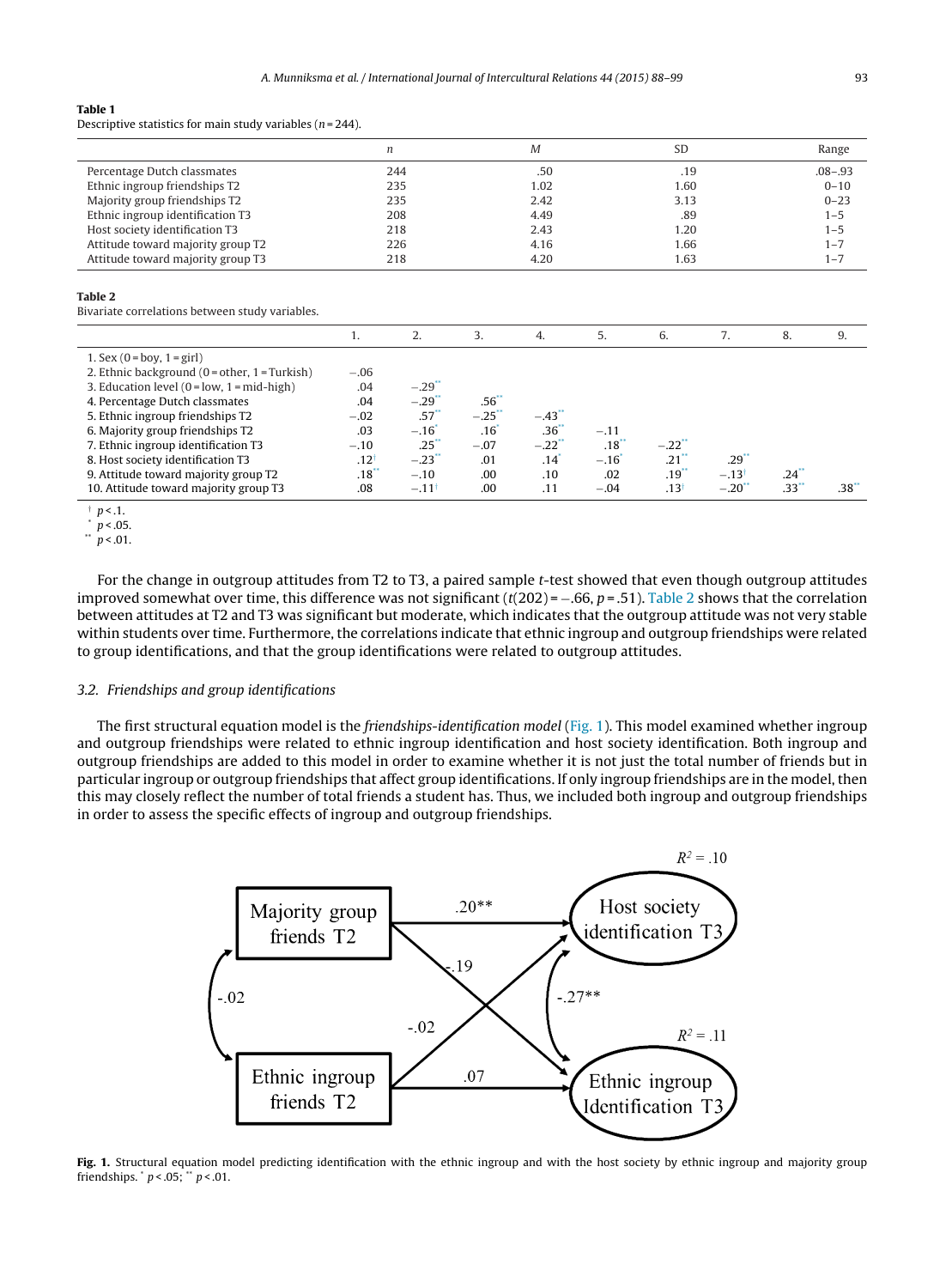

**Fig. 2.** Lagged structural equation model predicting outgroup attitudes at T3 by ethnic ingroup and host society identification.  $p < 0.05$ ;  $p < 0.01$ .

The model (see [Fig.](#page-5-0) 1) fitted the data well,  $\chi^2$  (7)=5.01, p=.66, CFI=1.00, TLI=1.02, RMSEA=.00, RMSEA CI: .00–.06, SRMR = .01. Friendships with Dutch peers were related to stronger identification with the host society ( $B = .20$ ,  $SE = .06$ ,  $p < .01$ ), but not to ethnic ingroup identification ( $B = -.19$ ,  $SE = .13$ ,  $p = .13$ ). Ethnic ingroup friendships were not significantly related to identification with the host society  $(B = -.02, SE = .07, p = .80)$  and also not with ingroup identification  $(B = .07, SE = .08,$  $p = 0.39$ ). Thus, only outgroup friendships were related to stronger identification with the host society. Of the controls, only ethnic background was a significant predictor of host society identification  $(B = -0.21, SE = 0.08, p < 0.05)$  and ethnic ingroup identification  $(B = .19, SE = .09, p < .05)$ . Turkish students identified less with the host society and more with their ethnic ingroup than students from other ethnic minority groups.

An additional model in which the predictor ethnic ingroup identification was dummy coded (because of its skewedness) showed similar results with only outgroup friendships being related to stronger host society identification,  $B = .19$ ,  $p < .05$ , estimator: WLSMV,  $\chi^2$  (3) = 4.29, p = .23, CFI = .99, TLI = .95, RMSEA = .04. However, ethnic ingroup friendships were also related to stronger ethnic ingroup identity in this model  $(B = .15, p < .01)$ .

## 3.3. Group identifications and attitudes toward the majority group

Using a lagged structural equation model we next examined whether ethnic ingroup identification and host society identification were related to outgroup attitude change during the first year of middle school. That is, we controlled for attitudes at T2 in the prediction of attitudes at T3. This identification-attitude model (see Fig. 2) fitted the data well,  $\chi^2(48)$ =61.14,  $p = 0.10$ , CFI = .99, TLI = 99, RMSEA = .03, RMSEA CI: .00–.06, SRMR = .03. Identification with the host society (B = .27, SE = .09,  $p$  <.01) but not ethnic ingoup identification ( $B = -.09$ ,  $SE = .10$ ,  $p = .34$ ) improved outgroup attitudes. None of the controls predicted outgroup attitude change.

#### 3.4. Indirect effect through host society identification

The identification attitude model showed that ethnic ingroup identification did not affect students' outgroup attitudes. Hence, we only examined a host society (superordinate) identification model ([Fig.](#page-7-0) 3) which tests the indirect effect of majority group friendships on outgroup attitudes through host society identification. This model fitted the data well (estimator MLR:  $\chi^2$  (56) = 81.53, p = .01, CFI = .98, TLI = .98, RMSEA = .04, RMSEA CI: .02–.06, SRMR = .07). The indirect effect of outgroup friendships on outgroup attitudes through host society identification was significant ( $B = .06$ , Delta indirect test:  $z = 2.18$ ,  $p = .03$ ). Thus, in support of the superordinate identification hypothesis, we found that majority group friendships were related to higher identification with the host society, which in turn was related to more positive outgroup attitudes. This mediation was also significant when controlling for outgroup attitudes at T1 instead of T2 ( $B = .05$ , Delta indirect test:  $z = 2.03$ ,  $p < .05$ ).

The preliminary models and the host society (superordinate) identification model were also examined with an alternative measure, which combined the number of ingroup versus outgroup majority friendships into a ratio score. The analyses with this alternative measure gave the same results and can be found in [Appendix](#page-9-0) [A.](#page-9-0)

#### 3.5. Additional analyses

To investigate whether the influence between ingroup and outgroup friendships and group identifications is bidirectional, we additionally estimated a model in which ingroup and outgroup friendships at T2 predict host society identification at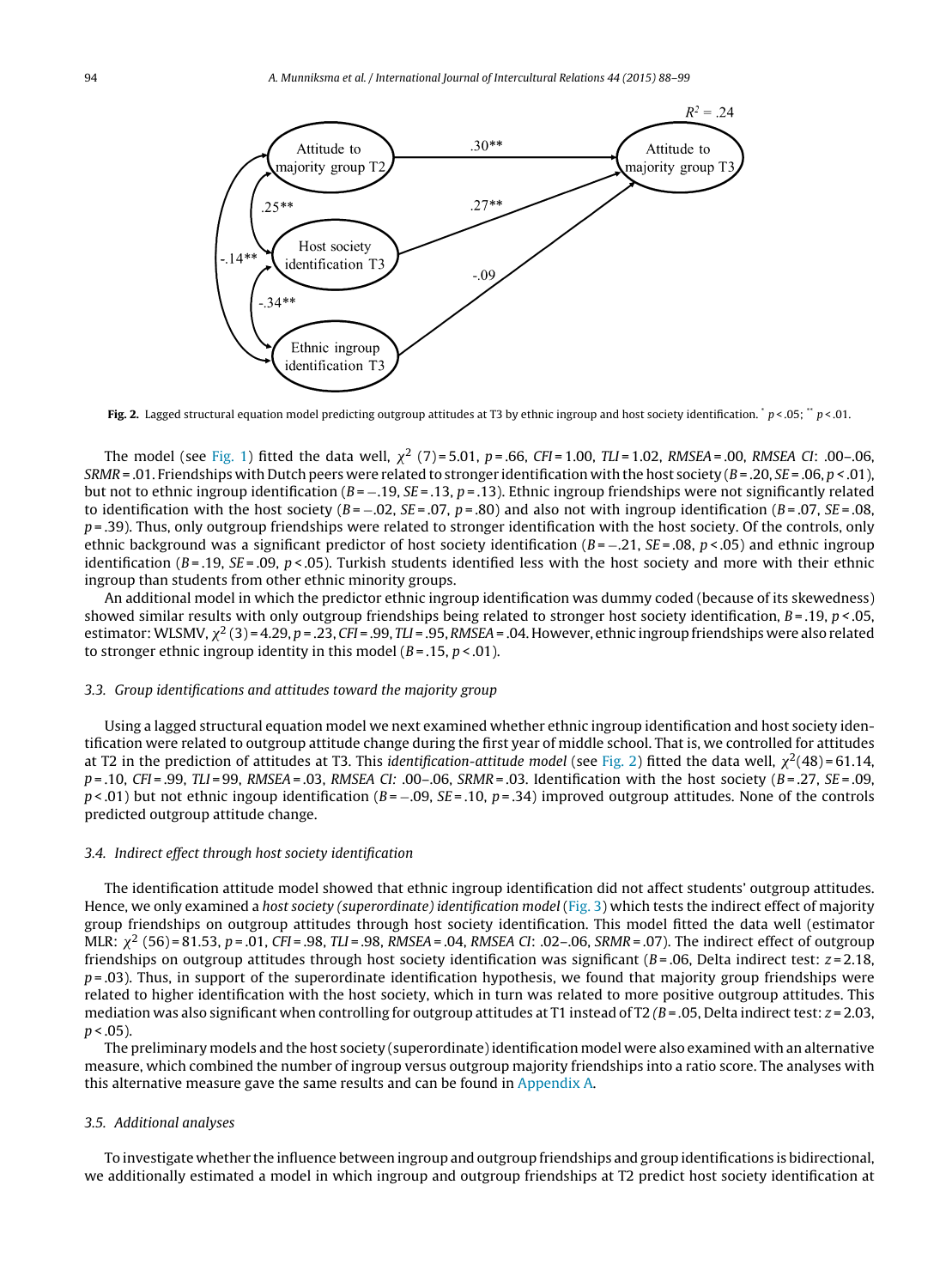<span id="page-7-0"></span>

**Fig. 3.** Lagged structural equation models to examine the direct and indirect pathways predicting outgroup attitude toward Dutch at T3.  $p < 05$ ;  $p < 01$ .

T3, which in turn was modeled to predict ingroup and outgroup friendships at T3. In doing so, stability paths from ingroup versus outgroup friendships at T2 to friendships at T3 were included. Group identification and friendships were both only measured at T3. Ethnic ingroup identification was excluded from the model, because it was not related to ingroup and outgroup friendships. The final model showed that outgroup friendships at T2 were related to stronger identification with the host society at T3 ( $B = .18$ ,  $SE = .07$ ,  $p < .05$ ), which in turn was related to more outgroup friendships at T3 ( $B = .17$   $SE = .07$ ,  $p$  < .05). Ethnic ingroup friendships were not related to identification with the host society. This model fitted the data well,  $\chi^2$  (6) = 14.26, p = .03, CFI = .96, TLI = .87, RMSEA = .07, RMSEA CI: .02–.13, SRMR = .02.

Second, we added ingroup and outgroup friendships at T3 to the host society (superordinate) identification model. The resulting model predicted, next to change in outgroup attitudes, the change in the number of outgroup friends. The bidirectional model also fitted the data well,  $\chi^2$  (77)= 123.51, p = .01, CFI= .97, TLI= .96, RMSEA = .06, RMSEA CI: .03–.07, SRMR = .08, and shows that having Dutch friends at T2 was related to stronger identification with the host society at T3 ( $B = .18$ ,  $SE = .07$ ,  $p$  < .01), which in turn was related to improved outgroup attitude at T3 ( $B$  = .30,  $SE$  = .08,  $p$  < .01), and to an increase in the number of Dutch friends at T3 ( $B = 0.18$ ,  $SE = 0.07$ ,  $p < 0.01$ ). Also, the indirect path (of outgroup friendships on attitudes through host society identification) in this model stayed significant ( $B = .05$ , Delta indirect test:  $z = 2.07$ ,  $p < .05$ ). These findings indicate that the relation between host society identification and having majority group friends is bidirectional.

# **4. Discussion**

The current study started out with [Berry's](#page-10-0) [\(1997\)](#page-10-0) questions concerning the acculturation of immigrants: is maintaining one's ethnic heritage culture and identity considered to be important?, and is developing relationships and commitments with the larger society of value? We addressed these two questions by proposing two pathways that reflect the bicultural world of ethnic minority adolescents. In doing so, the study provides insights into whether and how minority students' orientations towards the host society and their ethnic ingroup are associated with their attitudes toward the native majority group.

Regarding minority students' host society orientation, we hypothesized, based on the peer influence literature and the common ingroup identity theory [\(Gaertner](#page-10-0) et [al.,](#page-10-0) [1993\),](#page-10-0) that friendships with majority group members would be related to stronger identification with the host society, which in turn would be related to improved attitudes towards the majority group (Superordinate Group Identification Hypothesis). Our findings were in line with this hypothesis. Thus, for ethnic minority adolescents, host society identification mediates the link between majority group friendships and attitudes toward the majority group. This indicates that intergroup contact (outgroup friendship) is important to create a superordinate identity, which in turn is related to improved attitudes toward former subgroups (see [Dovidio](#page-10-0) et [al.,](#page-10-0) [2007\).](#page-10-0)

[Tropp](#page-11-0) [and](#page-11-0) [Pettigrew](#page-11-0) [\(2005\)](#page-11-0) pointed out that intergroup contact affects minority and majority members differently. They explain this by the different positions these two groups have in society. Whereas majority members more often hold stereotypes about minority groups, minority group members might be more concerned about being discriminated by majority members. Adding to this, the current study shows that minority students' outgroup friendships make students feel more connected with majority group students in the sense that they feel like they are part of the same society. It may be that minority students feel like they are part of the common ingroup because intimate contact reduces (perceived) prejudice and discrimination or increases perceived similarity and decreases intergroup anxiety. Examining different possible mediating mechanisms is an interesting avenue for further research. It would contribute to theory and research on the common ingroup identity model that has shown that positive intergroup contact can lead to a sense of shared belonging ([Dovidio](#page-10-0) et [al.,](#page-10-0) [2007\).](#page-10-0) Investigating different mechanisms could improve our understanding of why exactly contact has this effect and thereby make a contribution to the theory.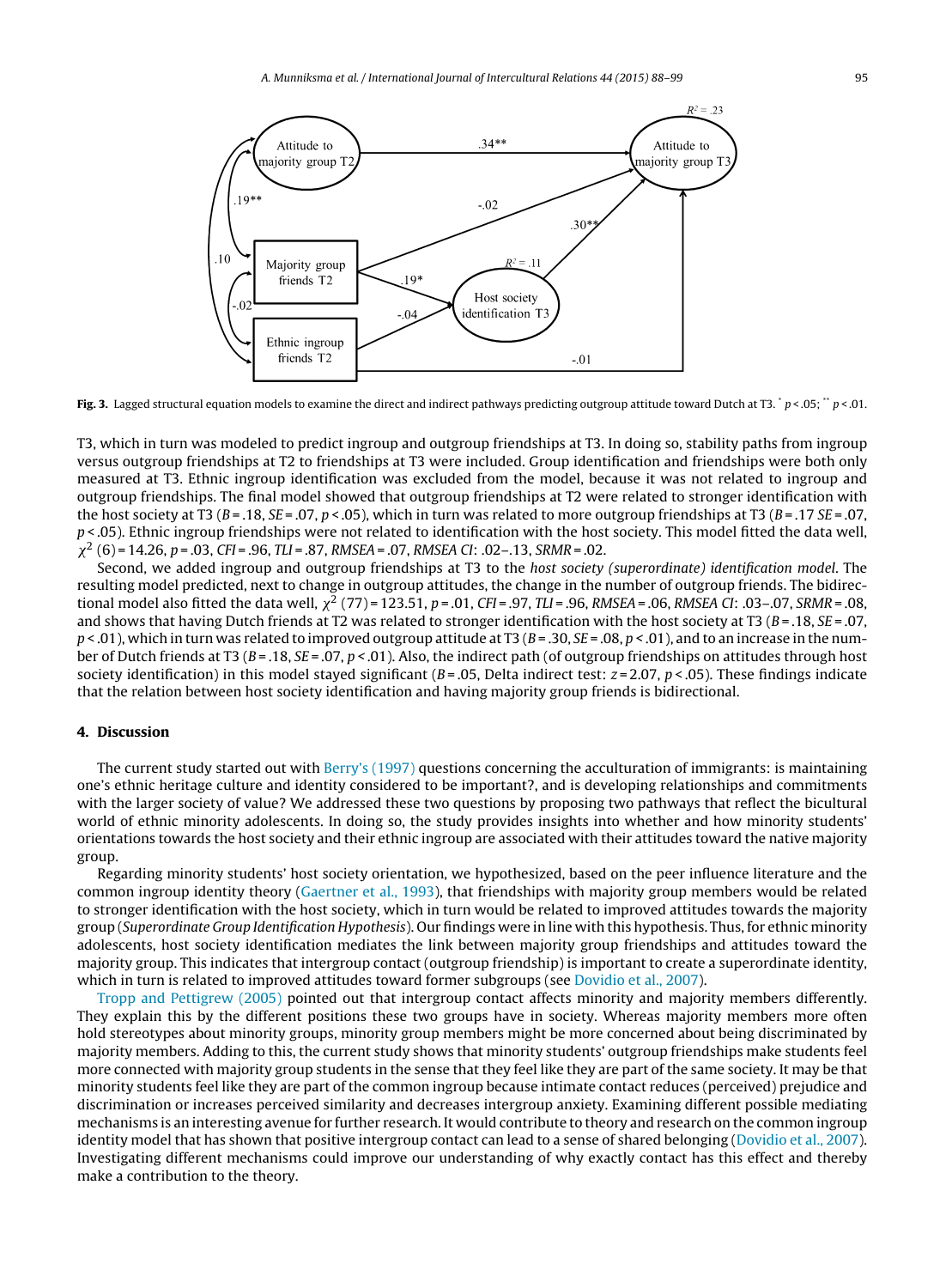Whereas we theorized and examined friendships as predictor of identification with the host society, reverse ([Rutland](#page-11-0) et [al.,](#page-11-0) [2012\)](#page-11-0) and bidirectional causality [\(Maliepaard](#page-10-0) [&](#page-10-0) [Phalet,](#page-10-0) [2012\)](#page-10-0) between intergroup contact and group identification has also been demonstrated. Additional analyses to test the direction of the relationship showed that majority group friendships were related to stronger identification with the host society, and identification with the host society was related to more friendships with majority group peers. These findings suggest that the relation between identification with the host society and contacts with the majority group are probably bidirectional [\(Maliepaard](#page-10-0) [&](#page-10-0) [Phalet,](#page-10-0) [2012\).](#page-10-0)

Regarding minority students' ingroup orientation, we expected that friendships with ethnic ingroup members would be related to stronger ethnic ingroup identification. Based on social identity theory [\(Tajfel](#page-11-0) [&](#page-11-0) [Turner,](#page-11-0) [1979\)](#page-11-0) and the developmental theory of ethnic identity ([Phinney](#page-11-0) et [al.,](#page-11-0) [2007\),](#page-11-0) ethnic ingroup identification was theorized to subsequently be related to either less or more positive attitudes toward the majority group. However, there was only partial support for the relationship between ethnic ingroup friendships and ethnic ingroup identification, and no support for the relation between ethnic ingroup identification and change in outgroup attitude. One explanation for the lack of these findings could be that ethnic ingroup identification was quite strong among most students. Hence, for many students it was not possible to further increase their ethnic ingroup identification.

It could also be that the ethnic ingroup pathway follows a different sequence than the superordinate identification pathway. For example, it might be that stronger ethnic ingroup identification leads to more ethnic ingroup friendships, which in turn may affect students' attitudes toward the majority group. Yet, additional analyses in which we further examined the causality between ethnic ingroup identification and friendships showed that ethnic ingroup identification did not predict ethnic ingroup friendships. One other explanation for the lack of a relation between ingroup friendships and ethnic ingroup identification could be that the negative effect as proposed by social identity theory and the positive effect as proposed by the developmental theory of ethnic identity occur simultaneously and cancel each other out. Because our data did not enable us to examine all relations with cross-lagged analyses, future studies should examine this in more detail.

Next to the separate effects of identification with the ethnic ingroup and with the host society, dual identity theory (e.g. [Gaertner](#page-10-0) et [al.,](#page-10-0) [1996;](#page-10-0) [Hornsey](#page-10-0) [&](#page-10-0) [Hogg,](#page-10-0) [2000\)](#page-10-0) builds on the common ingroup identity model and argues that identification with the superordinate group (host society) is related to more positive outgroup attitudes when it goes together with identification with the subgroup (ethnic minority group) ([González](#page-10-0) [&](#page-10-0) [Brown,](#page-10-0) [2006\).](#page-10-0) Because nearly all students in our study indicated to identify strongly with their ethnic ingroup we were not able to examine the dual identity hypothesis (for which we would need students with low ethnic ingroup identification). However, the fact that the students generally identified with their ethnic ingroup suggests that our findings are in line with dual identity theory. Importantly they indicate that it is not necessary that students distance themselves from their ethnic identity for host society identification to occur and to have a positive effect on outgroup attitudes. Thus, whereas early formulations of the common ingroup identity model [\(Gaertner](#page-10-0) et [al.,](#page-10-0) [1993\)](#page-10-0) suggested that the superordinate identification should replace subgroup identification, the current study is in line with more recent formulations of the theory in showing that it is not necessary that minority members give up their subgroup identity ([Dovidio](#page-10-0) et [al.,](#page-10-0) [2007\).](#page-10-0)

The current findings add to previous research in several ways. First, we distinguished between the effects of both ingroup and outgroup friendships, as well as ethnic and host society identification. This reflects the bicultural world of ethnic minority youth, and it also reflects the group identification structure of the common ingroup identity model. Whereas most previous studies on the ingroup identity model focused on identification with groups within a restricted social setting like a work organization (see for an overview [Dovidio](#page-10-0) et [al.,](#page-10-0) [2007\),](#page-10-0) the current study provides a relevant societal test case for how minority members can identify with their own ethnic group versus society as a whole. The findings indicate thatin particular the orientation toward the host society in terms of friendships and group identification is related to changes in attitudes toward the majority group.

This study also adds to previous research because it is one of the relatively few studies that examined the common ingroup identity model longitudinally among minority group members. When controlling for earlier outgroup attitudes, identification with the host society was related to improved outgroup attitudes at the end of the school year. Also, whereas most previous studies examined intergroup contact effects and their mediators among majority group students, this study adds to our understanding of ingroup and outgroup friendships of second generation immigrant youth and indicates that identification with the host society is an additional mediator of the association between intergroup contact and outgroup attitudes. Research on intergroup contact among minority youth is important because it sheds light on how integration processes affect the positive social development of ethnic minority youth.

Despite these contributions, we want to discuss some limitations. We only considered friendships within school classes, but it is possible that students have ingroup and outgroup friendships outside the classroom and outside the school as well. However, a study on social networks within and outside the school context among students with an immigration background in Sweden [\(Svensson,](#page-11-0) [Stattin,](#page-11-0) [&](#page-11-0) [Kerr,](#page-11-0) [2011\)](#page-11-0) showed that the relative numbers of ingroup and outgroup friendships were similar across contexts. Whether this is also the case in our sample we do not know. Nevertheless, even given students' friendships outside school, we found that friendships with majority group peers within school classes are related to students' identification with the host society, which in turn is related to improved outgroup attitudes over time.

A second limitation concerns the causality of our findings. In the mediation model, identification with the host society was modeled as a mediator measured at the same time (T3) as the dependent variable (outgroup attitudes at T3). Even though analyses showed that identification with the host society was related to change in outgroup attitudes from T2 to T3, the current study did not offer a stringent test of the causal relationship between outgroup friendships and identification with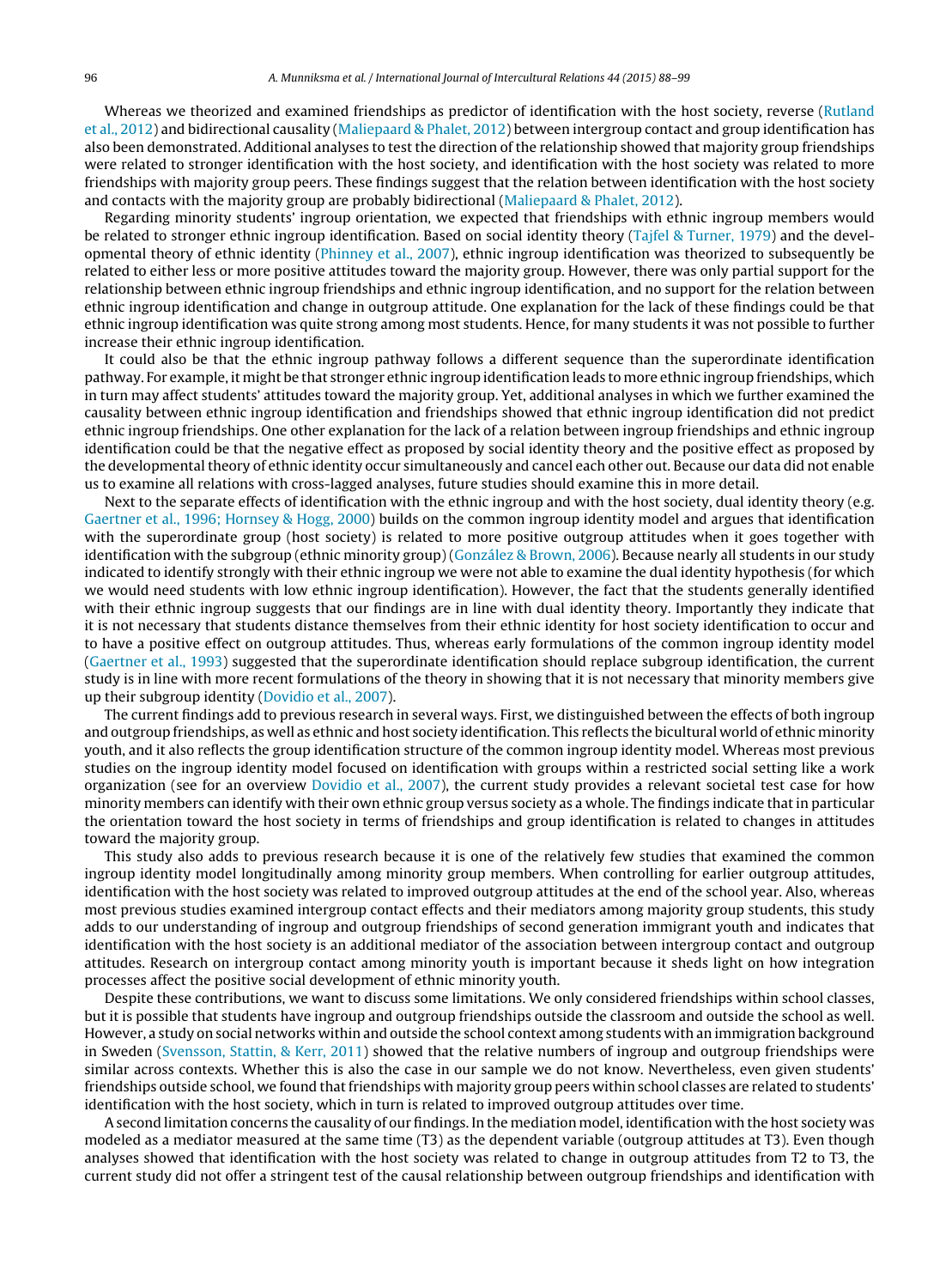<span id="page-9-0"></span>the host society because identification was not measured at T2. Hence, to fully examine causality of the relations, mediation should be examined in a model with outgroup friendships, superordinate identification, as well as outgroup attitudes all measured at three time points (see [Bullock,](#page-10-0) [Green,](#page-10-0) [&](#page-10-0) [Ha,](#page-10-0) [2010;](#page-10-0) [Leszczensky,](#page-10-0) [2013\).](#page-10-0)

Regarding the causality of friendships and attitudes, it can be argued that the direction of influence goes from attitudes to friendships rather than the other way around. However, a recent study on the same dataset [\(Stark,](#page-11-0) [Flache,](#page-11-0) [&](#page-11-0) [Veenstra,](#page-11-0) [2013\)](#page-11-0) showed that, among minorities in this sample, positive relationships (liking nominations) with Dutch classmates improved attitudes toward the Dutch, but positive attitudes toward the Dutch did not increase positive relationships with Dutch peers. This earlier finding suggests that the causal relationship is mainly from friendships to attitudes and not the other way around. Adding to the finding of [Stark](#page-11-0) et [al.](#page-11-0) [\(2013\)](#page-11-0) the current study indicates that this causal link is mediated by host society identification.

## **5. Conclusion**

This study shows that ethnic ingroup friendships and ingroup identification do not improve but–importantly–also do not harm the attitudes that ethnic minority group adolescents develop toward the native majority group. Whereas early work on ethnocentrism argued that ingroup identification would be related to less favorable outgroup attitudes ([Adorno,](#page-10-0) [Frenkel-](#page-10-0)Brunswick, [Levinson,](#page-10-0) [&](#page-10-0) [Sanford,](#page-10-0) [1950;](#page-10-0) [Sumner,](#page-10-0) [1906\),](#page-10-0) later work on acculturation recognized that ingroup identification could go together with positive intergroup relations ([Berry,](#page-10-0) [1997,](#page-10-0) [2001\).](#page-10-0) In line with this later work, the current study showed that regardless of minority students' ethnic ingroup identification, identification with the host society was related to more positive attitudes toward the host society. This indicates that minority group orientation does not have to stand in the way of developing a sense of host national belonging.

Whereas ethnic ingroup friendships did not affect outgroup attitudes, outgroup friendships were related to more positive outgroup attitudes. Outgroup friendships improve attitudes toward the majority group through identification with the host society. These findings support the common ingroup identity model by showing that identification with a superordinate group improves attitudes toward a former subgroup (majority group members). In addition, ethnic minority students' friendships with majority group peers encourage superordinate identification. Thus, among ethnic minority adolescents, identification with the host society appears to be a mediator between majority group friendships and majority group attitudes.

In conclusion, this study underscores the significance of outgroup friendships in multicultural contexts. For the integration of minority students, friendships with majority group peers are important. Given that both majority and minority students have to take part in those intergroup friendships, students with an ethnic minority background as well as their native majority peers play a role in making minority group students feel part of the host society and to make them view majority group members positively.

#### **Funding**

This work was supported by the Arnhem Housing Corporations (GOW); the Institute for Integration and Social Efficacy (ISW) atthe University of Groningen; and the Netherlands Organisation for Scientific Research (NWO) under the Innovational Research Incentive Scheme granted to A. Flache (VIDI grant 452-04-351).

#### **Acknowledgements**

We thank members of the research groups 'Social Development of Adolescents' and 'Norms and Networks' at the University of Groningen for their helpful feedback on earlier versions of this paper. We are grateful for the support and practical help of Coby van Niejenhuis of the Sociology Department of the University of Groningen, and the school administrators who contributed to making the data collection possible. We thank Tina Kretschmer for sharing her knowledge on structural equation modeling with us.

#### **Appendix A.**

#### A.1. Analyses with ratio score

In the current study we theorized and tested whether the number of ethnic ingroup and majority group friendships have separate effects on group identifications and outgroup attitudes. Yet, it might also be that not so much the number of friendships, but in particular the ratio of ethnic ingroup and majority group friends is related to identification processes.

Including the ratio ofingroup versusmajority group friends to themodel was considered butthe number ofmajority group friends and the friendship ratio were strongly correlated  $(r(235) = .54, p < .001)$  which leads to multicollinearity problems. To examine whether the ratio is particularly important for ethnic ingroup and outgroup identification, additional analyses were performed with the ratio measure instead of the separate numbers of ingroup and majority group friends.

The friendships-identification model showed that a higher ratio of majority group friends was related to stronger identification with the host society  $(B = .21, SE = .08, p < .01)$  but not to ethnic ingroup identification  $(B = -.13, SE = .10, p = .21)$  and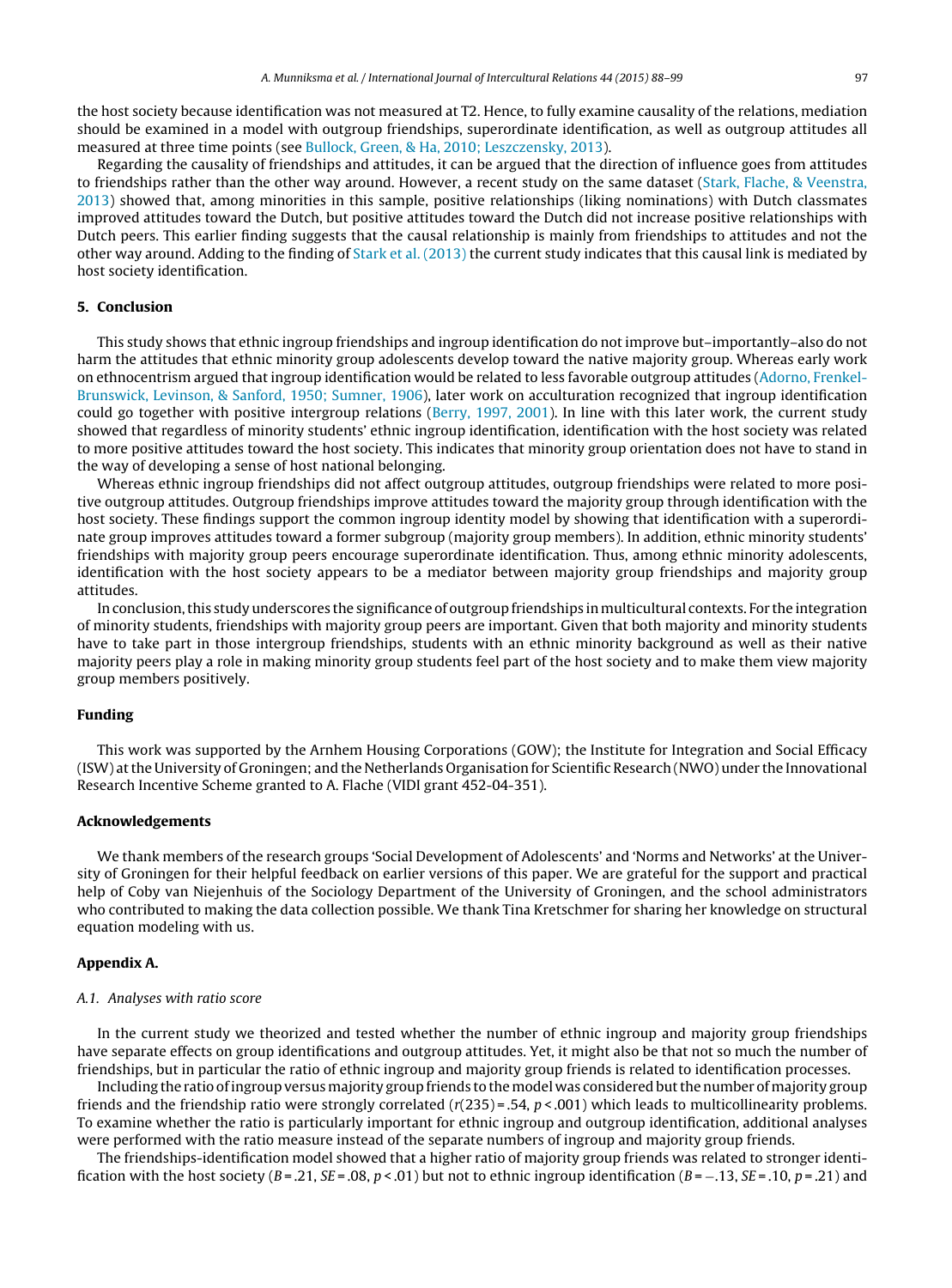<span id="page-10-0"></span>fitted the data well ( $\chi^2$  (5) = 1.77, p = .88, CFI = 1.00, TLI = 1.05, RMSEA = .00, RMSEA CI: .00–.05, SRMR = .01). The superordinate identification model, which tested the indirect effect, also gave similar results: A higher ratio of Dutch friends was related to a stronger identification with the host society  $(B = .20, SE = .08, p < .05)$  which was in turn related to outgroup attitudes  $(B = .31, SE = .08, p < .01)$ . The indirect effect was marginally significant  $(B = .07, z = 1.88, p = .059)$  and the model fitted the data well  $(\chi^2 (48)$  = 63.19, p = .07, CFI = .99, TLI = .98, RMSEA = .04, RMSEA CI: .00–.06, SRMR = .04).

#### **References**

- Adorno, T., Frenkel-Brunswick, E., Levinson, D., & Sanford, R. (1950). [The](http://refhub.elsevier.com/S0147-1767(14)00146-1/sbref0005) [authoritarian](http://refhub.elsevier.com/S0147-1767(14)00146-1/sbref0005) [personality](http://refhub.elsevier.com/S0147-1767(14)00146-1/sbref0005). [New](http://refhub.elsevier.com/S0147-1767(14)00146-1/sbref0005) [York,](http://refhub.elsevier.com/S0147-1767(14)00146-1/sbref0005) [NY:](http://refhub.elsevier.com/S0147-1767(14)00146-1/sbref0005) [Harper.](http://refhub.elsevier.com/S0147-1767(14)00146-1/sbref0005)
- Allport, G. W. (1954). [The](http://refhub.elsevier.com/S0147-1767(14)00146-1/sbref0010) [nature](http://refhub.elsevier.com/S0147-1767(14)00146-1/sbref0010) [of](http://refhub.elsevier.com/S0147-1767(14)00146-1/sbref0010) [prejudice](http://refhub.elsevier.com/S0147-1767(14)00146-1/sbref0010)[.](http://refhub.elsevier.com/S0147-1767(14)00146-1/sbref0010) [Cambridge,](http://refhub.elsevier.com/S0147-1767(14)00146-1/sbref0010) [MA:](http://refhub.elsevier.com/S0147-1767(14)00146-1/sbref0010) [Addison-Wesley](http://refhub.elsevier.com/S0147-1767(14)00146-1/sbref0010) [Pub.](http://refhub.elsevier.com/S0147-1767(14)00146-1/sbref0010) [Co.](http://refhub.elsevier.com/S0147-1767(14)00146-1/sbref0010)
- Berry, J. W. (1997). Immigration, acculturation, and adaptation. Applied Psychology, 46(1), 5-34. [http://dx.doi.org/10.1111/j.](dx.doi.org/10.1111/j. 1464-0597.1997.tb01087.x) 1464-0597.1997.tb01087.x
- Berry, J. W. (2001). A psychology of immigration. Journal of Social Issues, 57(3), 615–631. [http://dx.doi.org/10.1111/0022-4537.00231](dx.doi.org/10.1111/0022-4537.00231)
- Berry, J. W. (2005). [Acculturation:](http://refhub.elsevier.com/S0147-1767(14)00146-1/sbref0025) [Living](http://refhub.elsevier.com/S0147-1767(14)00146-1/sbref0025) [successfully](http://refhub.elsevier.com/S0147-1767(14)00146-1/sbref0025) [in](http://refhub.elsevier.com/S0147-1767(14)00146-1/sbref0025) [two](http://refhub.elsevier.com/S0147-1767(14)00146-1/sbref0025) [cultures.](http://refhub.elsevier.com/S0147-1767(14)00146-1/sbref0025) [International](http://refhub.elsevier.com/S0147-1767(14)00146-1/sbref0025) [Journal](http://refhub.elsevier.com/S0147-1767(14)00146-1/sbref0025) [of](http://refhub.elsevier.com/S0147-1767(14)00146-1/sbref0025) [Intercultural](http://refhub.elsevier.com/S0147-1767(14)00146-1/sbref0025) [Relations](http://refhub.elsevier.com/S0147-1767(14)00146-1/sbref0025)[,](http://refhub.elsevier.com/S0147-1767(14)00146-1/sbref0025) [29](http://refhub.elsevier.com/S0147-1767(14)00146-1/sbref0025)[\(6\),](http://refhub.elsevier.com/S0147-1767(14)00146-1/sbref0025) 697-712.
- Bigler, R. S., Brown, C., & Markell, M. (2001). When groups are not created equal: Effects of group status on the formation of intergroup attitudes in children. Child Development, 72(4), 1151–1162. [http://dx.doi.org/10.1111/1467-8624.00339](dx.doi.org/10.1111/1467-8624.00339)
- Binder, J., Zagefka, H., Brown, R., Funke, F., Kessler, T., Mummendey, A., et al. (2009). Does contact reduce prejudice or does prejudice reduce contact? A longitudinal test of the contact hypothesis among majority and minority groups in three European countries. Journal of Personality and Social Psychology, 96(4), 843–856. [http://dx.doi.org/10.1037/a0013470](dx.doi.org/10.1037/a0013470)
- Brechwald, W. A., & Prinstein, M. J. (2011). Beyond homophily: A decade of advances in understanding peer influence processes. Journal of Research on Adolescence, 21(1), 166–179. [http://dx.doi.org/10.1111/j.](dx.doi.org/10.1111/j. 1532-7795.2010.00721.x) 1532-7795.2010.00721.x
- Brewer, M. B. (1999). The psychology of prejudice: Ingroup love or outgroup hate? Journal of Social Issues, 55(3), 429-444. [http://dx.doi.org/](dx.doi.org/10.1111/0022-4537.00126) [10.1111/0022-4537.00126](dx.doi.org/10.1111/0022-4537.00126)
- Brown, R., & Hewstone, M.(2005). An integrative theory of intergroup contact. Advances in Experimental Social Psychology, 37(37), 255–343. [http://dx.doi.org/](dx.doi.org/10.1016/S0065-2601(05)37005-5) [10.1016/S0065-2601\(05\)37005-5](dx.doi.org/10.1016/S0065-2601(05)37005-5)
- Bullock, J. G., Green, D. P., & Ha, S. E. (2010). [Yes,](http://refhub.elsevier.com/S0147-1767(14)00146-1/sbref0055) [but](http://refhub.elsevier.com/S0147-1767(14)00146-1/sbref0055) [what's](http://refhub.elsevier.com/S0147-1767(14)00146-1/sbref0055) [the](http://refhub.elsevier.com/S0147-1767(14)00146-1/sbref0055) [mechanism?](http://refhub.elsevier.com/S0147-1767(14)00146-1/sbref0055) [\(don't](http://refhub.elsevier.com/S0147-1767(14)00146-1/sbref0055) [expect](http://refhub.elsevier.com/S0147-1767(14)00146-1/sbref0055) [an](http://refhub.elsevier.com/S0147-1767(14)00146-1/sbref0055) [easy](http://refhub.elsevier.com/S0147-1767(14)00146-1/sbref0055) [answer\).](http://refhub.elsevier.com/S0147-1767(14)00146-1/sbref0055) [Journal](http://refhub.elsevier.com/S0147-1767(14)00146-1/sbref0055) [of](http://refhub.elsevier.com/S0147-1767(14)00146-1/sbref0055) [Personality](http://refhub.elsevier.com/S0147-1767(14)00146-1/sbref0055) [and](http://refhub.elsevier.com/S0147-1767(14)00146-1/sbref0055) [Social](http://refhub.elsevier.com/S0147-1767(14)00146-1/sbref0055) [Psychology](http://refhub.elsevier.com/S0147-1767(14)00146-1/sbref0055)[,](http://refhub.elsevier.com/S0147-1767(14)00146-1/sbref0055) [98](http://refhub.elsevier.com/S0147-1767(14)00146-1/sbref0055)[\(4\),](http://refhub.elsevier.com/S0147-1767(14)00146-1/sbref0055) [550.](http://refhub.elsevier.com/S0147-1767(14)00146-1/sbref0055)
- Castles, S., & Miller, M. J. (2003). [The](http://refhub.elsevier.com/S0147-1767(14)00146-1/sbref0280) [age](http://refhub.elsevier.com/S0147-1767(14)00146-1/sbref0280) [of](http://refhub.elsevier.com/S0147-1767(14)00146-1/sbref0280) [migration:](http://refhub.elsevier.com/S0147-1767(14)00146-1/sbref0280) [International](http://refhub.elsevier.com/S0147-1767(14)00146-1/sbref0280) [population](http://refhub.elsevier.com/S0147-1767(14)00146-1/sbref0280) [movements](http://refhub.elsevier.com/S0147-1767(14)00146-1/sbref0280) [in](http://refhub.elsevier.com/S0147-1767(14)00146-1/sbref0280) [the](http://refhub.elsevier.com/S0147-1767(14)00146-1/sbref0280) [modern](http://refhub.elsevier.com/S0147-1767(14)00146-1/sbref0280) [world](http://refhub.elsevier.com/S0147-1767(14)00146-1/sbref0280)[.](http://refhub.elsevier.com/S0147-1767(14)00146-1/sbref0280) [New](http://refhub.elsevier.com/S0147-1767(14)00146-1/sbref0280) [York:](http://refhub.elsevier.com/S0147-1767(14)00146-1/sbref0280) [The](http://refhub.elsevier.com/S0147-1767(14)00146-1/sbref0280) [Guilford](http://refhub.elsevier.com/S0147-1767(14)00146-1/sbref0280) [Press.](http://refhub.elsevier.com/S0147-1767(14)00146-1/sbref0280)
- Davies, K., Tropp, L. R., Aron, A., Pettigrew, T. F., & Wright, S. C. (2011). Cross-group friendships and intergroup attitudes. Personality and Social Psychology Review, 15(4), 332–351. [http://dx.doi.org/10.1177/1088868311411103](dx.doi.org/10.1177/1088868311411103)
- Dovidio, J. F., Gaertner, S. L., & Saguy, T. (2007). Another view of we: Majority and minority group perspectives on a common ingroup identity. European Review of Social Psychology, 18, 296–330. [http://dx.doi.org/10.1080/10463280701726132](dx.doi.org/10.1080/10463280701726132)
- Eller, A., & Abrams, D. (2003). ['Gringos'](http://refhub.elsevier.com/S0147-1767(14)00146-1/sbref0070) [in](http://refhub.elsevier.com/S0147-1767(14)00146-1/sbref0070) [Mexico:](http://refhub.elsevier.com/S0147-1767(14)00146-1/sbref0070) [Cross-sectional](http://refhub.elsevier.com/S0147-1767(14)00146-1/sbref0070) [and](http://refhub.elsevier.com/S0147-1767(14)00146-1/sbref0070) [longitudinal](http://refhub.elsevier.com/S0147-1767(14)00146-1/sbref0070) [effects](http://refhub.elsevier.com/S0147-1767(14)00146-1/sbref0070) [of](http://refhub.elsevier.com/S0147-1767(14)00146-1/sbref0070) [language](http://refhub.elsevier.com/S0147-1767(14)00146-1/sbref0070) [school-promoted](http://refhub.elsevier.com/S0147-1767(14)00146-1/sbref0070) [contact](http://refhub.elsevier.com/S0147-1767(14)00146-1/sbref0070) [on](http://refhub.elsevier.com/S0147-1767(14)00146-1/sbref0070) [intergroup](http://refhub.elsevier.com/S0147-1767(14)00146-1/sbref0070) [bias.](http://refhub.elsevier.com/S0147-1767(14)00146-1/sbref0070) [Group](http://refhub.elsevier.com/S0147-1767(14)00146-1/sbref0070)
- [Processes](http://refhub.elsevier.com/S0147-1767(14)00146-1/sbref0070) [&](http://refhub.elsevier.com/S0147-1767(14)00146-1/sbref0070) [Intergroup](http://refhub.elsevier.com/S0147-1767(14)00146-1/sbref0070) [Relations](http://refhub.elsevier.com/S0147-1767(14)00146-1/sbref0070)[,](http://refhub.elsevier.com/S0147-1767(14)00146-1/sbref0070) [6](http://refhub.elsevier.com/S0147-1767(14)00146-1/sbref0070)[\(1\),](http://refhub.elsevier.com/S0147-1767(14)00146-1/sbref0070) [55](http://refhub.elsevier.com/S0147-1767(14)00146-1/sbref0070)–[75.](http://refhub.elsevier.com/S0147-1767(14)00146-1/sbref0070)<br>Eller, A., & Abrams, D. (2004). Come together: Longitudinal comparisons of Pettigrew's reformulated intergroup contact model and the common ingroup identity model in Anglo-French and Mexican-American contexts. European Journal of Social Psychology, 34(3), 229–256. [http://dx.doi.org/10.1002/ejsp.194](dx.doi.org/10.1002/ejsp.194)
- Festinger, L. (1954). A theory of social comparison processes. Human Relations, 7(2), 117–140. [http://dx.doi.org/10.1177/001872675400700202](dx.doi.org/10.1177/001872675400700202)
- Gaertner, S. L., & Dovidio, J. F. (2000). [Reducing](http://refhub.elsevier.com/S0147-1767(14)00146-1/sbref0085) [intergroup](http://refhub.elsevier.com/S0147-1767(14)00146-1/sbref0085) [bias:](http://refhub.elsevier.com/S0147-1767(14)00146-1/sbref0085) [The](http://refhub.elsevier.com/S0147-1767(14)00146-1/sbref0085) [common](http://refhub.elsevier.com/S0147-1767(14)00146-1/sbref0085) [ingroup](http://refhub.elsevier.com/S0147-1767(14)00146-1/sbref0085) [identity](http://refhub.elsevier.com/S0147-1767(14)00146-1/sbref0085) [model](http://refhub.elsevier.com/S0147-1767(14)00146-1/sbref0085)[.](http://refhub.elsevier.com/S0147-1767(14)00146-1/sbref0085) [Ann](http://refhub.elsevier.com/S0147-1767(14)00146-1/sbref0085) [Arbor:](http://refhub.elsevier.com/S0147-1767(14)00146-1/sbref0085) [NI:](http://refhub.elsevier.com/S0147-1767(14)00146-1/sbref0085) [Sheridan](http://refhub.elsevier.com/S0147-1767(14)00146-1/sbref0085) [Books.](http://refhub.elsevier.com/S0147-1767(14)00146-1/sbref0085)
- Gaertner, S. L., Dovidio, J. F., Anastasio, P. A., Bachman, B. A., & Rust, M. C. (1993). The common ingroup identity model: Recategorization and the reduction of intergroup bias. European Review of Social Psychology, 4(1), 1–26. [http://dx.doi.org/10.1080/14792779343000004](dx.doi.org/10.1080/14792779343000004)
- Gaertner, S. L., Dovidio, J. F., & Bachman, B. A. (1996). Revisiting the contact hypothesis: The induction of a common ingroup identity. International Journal of Intercultural Relations, 20(3–4), 271–290. [http://dx.doi.org/10.1016/0147-1767\(96\)00019-3](dx.doi.org/10.1016/0147-1767(96)00019-3)
- González, R., & Brown, R. (2006). Dual identities in intergroup contact: Group status and size moderate the generalization of positive attitude change. Journal of Experimental Social Psychology, 42(6), 753–767. [http://dx.doi.org/10.1016/j.jesp.2005.11.008](dx.doi.org/10.1016/j.jesp.2005.11.008)
- Graham, J. W. (2009). Missing data analysis: Making it work in the real world. Annual Review of Psychology, 60, 549-576. [http://dx.doi.org/10.1146/](dx.doi.org/10.1146/annurev.psych.58.110405.085530) [annurev.psych.58.110405.085530](dx.doi.org/10.1146/annurev.psych.58.110405.085530)
- Hardy, C., Bukowski, W., & Sippola, L. (2002). Stability and change in peer relationships during the transition to middle-level school. Journal of Early Adolescence, 22(2), 117–142. [http://dx.doi.org/10.1177/0272431602022002001](dx.doi.org/10.1177/0272431602022002001)
- Hornsey, M., & Hogg, M. (2000). Subgroup relations: A comparison of mutual intergroup differentiation and common ingroup identity models of prejudice reduction. Personality and Social Psychology Bulletin, 26(2), 242–256. [http://dx.doi.org/10.1177/0146167200264010](dx.doi.org/10.1177/0146167200264010)
- Leach, C. W., & Smith, H. J. (2006). [By](http://refhub.elsevier.com/S0147-1767(14)00146-1/sbref0120) [whose](http://refhub.elsevier.com/S0147-1767(14)00146-1/sbref0120) [standard?](http://refhub.elsevier.com/S0147-1767(14)00146-1/sbref0120) [The](http://refhub.elsevier.com/S0147-1767(14)00146-1/sbref0120) [affective](http://refhub.elsevier.com/S0147-1767(14)00146-1/sbref0120) [implications](http://refhub.elsevier.com/S0147-1767(14)00146-1/sbref0120) [of](http://refhub.elsevier.com/S0147-1767(14)00146-1/sbref0120) [ethnic](http://refhub.elsevier.com/S0147-1767(14)00146-1/sbref0120) [minorities'](http://refhub.elsevier.com/S0147-1767(14)00146-1/sbref0120) [comparison](http://refhub.elsevier.com/S0147-1767(14)00146-1/sbref0120) [to](http://refhub.elsevier.com/S0147-1767(14)00146-1/sbref0120) [ethnic](http://refhub.elsevier.com/S0147-1767(14)00146-1/sbref0120) [minority](http://refhub.elsevier.com/S0147-1767(14)00146-1/sbref0120) [and](http://refhub.elsevier.com/S0147-1767(14)00146-1/sbref0120) [majority](http://refhub.elsevier.com/S0147-1767(14)00146-1/sbref0120) [referents.](http://refhub.elsevier.com/S0147-1767(14)00146-1/sbref0120) [European](http://refhub.elsevier.com/S0147-1767(14)00146-1/sbref0120) [Journal](http://refhub.elsevier.com/S0147-1767(14)00146-1/sbref0120) [of](http://refhub.elsevier.com/S0147-1767(14)00146-1/sbref0120) [Social](http://refhub.elsevier.com/S0147-1767(14)00146-1/sbref0120) [Psychology](http://refhub.elsevier.com/S0147-1767(14)00146-1/sbref0120)[,](http://refhub.elsevier.com/S0147-1767(14)00146-1/sbref0120) [36](http://refhub.elsevier.com/S0147-1767(14)00146-1/sbref0120)[,](http://refhub.elsevier.com/S0147-1767(14)00146-1/sbref0120) [747](http://refhub.elsevier.com/S0147-1767(14)00146-1/sbref0120)–[760.](http://refhub.elsevier.com/S0147-1767(14)00146-1/sbref0120)
- Leszczensky, L. (2013). [Do](http://refhub.elsevier.com/S0147-1767(14)00146-1/sbref0125) [national](http://refhub.elsevier.com/S0147-1767(14)00146-1/sbref0125) [identification](http://refhub.elsevier.com/S0147-1767(14)00146-1/sbref0125) [and](http://refhub.elsevier.com/S0147-1767(14)00146-1/sbref0125) [interethnic](http://refhub.elsevier.com/S0147-1767(14)00146-1/sbref0125) [friendships](http://refhub.elsevier.com/S0147-1767(14)00146-1/sbref0125) [affect](http://refhub.elsevier.com/S0147-1767(14)00146-1/sbref0125) [one](http://refhub.elsevier.com/S0147-1767(14)00146-1/sbref0125) [another?](http://refhub.elsevier.com/S0147-1767(14)00146-1/sbref0125) [A](http://refhub.elsevier.com/S0147-1767(14)00146-1/sbref0125) [longitudinal](http://refhub.elsevier.com/S0147-1767(14)00146-1/sbref0125) [test](http://refhub.elsevier.com/S0147-1767(14)00146-1/sbref0125) [with](http://refhub.elsevier.com/S0147-1767(14)00146-1/sbref0125) [adolescents](http://refhub.elsevier.com/S0147-1767(14)00146-1/sbref0125) [of](http://refhub.elsevier.com/S0147-1767(14)00146-1/sbref0125) [Turkish](http://refhub.elsevier.com/S0147-1767(14)00146-1/sbref0125) [origin](http://refhub.elsevier.com/S0147-1767(14)00146-1/sbref0125) [in](http://refhub.elsevier.com/S0147-1767(14)00146-1/sbref0125) [Germany.](http://refhub.elsevier.com/S0147-1767(14)00146-1/sbref0125) [Social](http://refhub.elsevier.com/S0147-1767(14)00146-1/sbref0125) [Science](http://refhub.elsevier.com/S0147-1767(14)00146-1/sbref0125) [Research](http://refhub.elsevier.com/S0147-1767(14)00146-1/sbref0125)[,](http://refhub.elsevier.com/S0147-1767(14)00146-1/sbref0125) [42](http://refhub.elsevier.com/S0147-1767(14)00146-1/sbref0125)[\(3\),](http://refhub.elsevier.com/S0147-1767(14)00146-1/sbref0125) [775](http://refhub.elsevier.com/S0147-1767(14)00146-1/sbref0125)–[788.](http://refhub.elsevier.com/S0147-1767(14)00146-1/sbref0125)
- MacKinnon, D. P. (2008). [Introduction](http://refhub.elsevier.com/S0147-1767(14)00146-1/sbref0130) [to](http://refhub.elsevier.com/S0147-1767(14)00146-1/sbref0130) [statistical](http://refhub.elsevier.com/S0147-1767(14)00146-1/sbref0130) [mediation](http://refhub.elsevier.com/S0147-1767(14)00146-1/sbref0130) [analyses](http://refhub.elsevier.com/S0147-1767(14)00146-1/sbref0130). [Mahwah,](http://refhub.elsevier.com/S0147-1767(14)00146-1/sbref0130) [NJ:](http://refhub.elsevier.com/S0147-1767(14)00146-1/sbref0130) [Erlbaum.](http://refhub.elsevier.com/S0147-1767(14)00146-1/sbref0130)
- Maliepaard, M., & Phalet, K. (2012). Social integration and religious identity expression among Dutch muslims. Social Psychology Quarterly, 75(2), 131–148. [http://dx.doi.org/10.1177/0190272511436353](dx.doi.org/10.1177/0190272511436353)
- Meeus, W. (2011). The study of adolescent identity formation 2000–2010: A review of longitudinal research. Journal of Research on Adolescence, 21(1), 75–94. [http://dx.doi.org/10.1111/j.](dx.doi.org/10.1111/j. 1532-7795.2010.00716.x) 1532-7795.2010.00716.x
- Meeus, W., & Dekovic, M. (1995). [Identity](http://refhub.elsevier.com/S0147-1767(14)00146-1/sbref0145) [development,](http://refhub.elsevier.com/S0147-1767(14)00146-1/sbref0145) [parental](http://refhub.elsevier.com/S0147-1767(14)00146-1/sbref0145) [and](http://refhub.elsevier.com/S0147-1767(14)00146-1/sbref0145) [peer](http://refhub.elsevier.com/S0147-1767(14)00146-1/sbref0145) [support](http://refhub.elsevier.com/S0147-1767(14)00146-1/sbref0145) [in](http://refhub.elsevier.com/S0147-1767(14)00146-1/sbref0145) [adolescence—Results](http://refhub.elsevier.com/S0147-1767(14)00146-1/sbref0145) [of](http://refhub.elsevier.com/S0147-1767(14)00146-1/sbref0145) [a](http://refhub.elsevier.com/S0147-1767(14)00146-1/sbref0145) [national](http://refhub.elsevier.com/S0147-1767(14)00146-1/sbref0145) [Dutch](http://refhub.elsevier.com/S0147-1767(14)00146-1/sbref0145) [survey.](http://refhub.elsevier.com/S0147-1767(14)00146-1/sbref0145) [Adolescence](http://refhub.elsevier.com/S0147-1767(14)00146-1/sbref0145)[,](http://refhub.elsevier.com/S0147-1767(14)00146-1/sbref0145) [30](http://refhub.elsevier.com/S0147-1767(14)00146-1/sbref0145)[\(120\),](http://refhub.elsevier.com/S0147-1767(14)00146-1/sbref0145) [931](http://refhub.elsevier.com/S0147-1767(14)00146-1/sbref0145)–[944.](http://refhub.elsevier.com/S0147-1767(14)00146-1/sbref0145)
- Mummendey, A., Klink, A., & Brown, R. (2001). Nationalism and patriotism: National identification and out-group rejection. British Journal of Social Psychology, 40, 159–172. [http://dx.doi.org/10.1348/014466601164740](dx.doi.org/10.1348/014466601164740)
- Muthén, L. K., & Muthén, B. O. (1998–2010). [Mplus](http://refhub.elsevier.com/S0147-1767(14)00146-1/sbref0155) [User's](http://refhub.elsevier.com/S0147-1767(14)00146-1/sbref0155) [guide](http://refhub.elsevier.com/S0147-1767(14)00146-1/sbref0155) [\(6th](http://refhub.elsevier.com/S0147-1767(14)00146-1/sbref0155) [ed.\).](http://refhub.elsevier.com/S0147-1767(14)00146-1/sbref0155) [Los](http://refhub.elsevier.com/S0147-1767(14)00146-1/sbref0155) [Angeles,](http://refhub.elsevier.com/S0147-1767(14)00146-1/sbref0155) [CA:](http://refhub.elsevier.com/S0147-1767(14)00146-1/sbref0155) [Muthén](http://refhub.elsevier.com/S0147-1767(14)00146-1/sbref0155) [&](http://refhub.elsevier.com/S0147-1767(14)00146-1/sbref0155) [Muthén.](http://refhub.elsevier.com/S0147-1767(14)00146-1/sbref0155)
- Nesdale, D., Durkin, K., Maass, A., & Griffiths, J. (2005). Threat, group identification, and children's ethnic prejudice. Social Development, 14(2), 189–205. [http://dx.doi.org/10.1111/j.](dx.doi.org/10.1111/j. 1467-9507.2005.00298.x) 1467-9507.2005.00298.x
- Nier, J. A., Gaertner, S. L., Dovidio, J. F., Banker, B. S., Ward, C. M., & Rust, M. C. (2001). Changing interracial evaluations and behavior: The effects of a common group identity. Group Processes & Intergroup Relations, 4(4), 299–316. [http://dx.doi.org/10.1177/1368430201004004001](dx.doi.org/10.1177/1368430201004004001)
- Noels, K. A., Leavitt, P. A., & Clément, R. (2010). To see ourselves as others see us?: On the implications of reflected appraisals for ethnic identity and discrimination. Journal of Social Issues, 66(4), 740–758. [http://dx.doi.org/10.1111/j.](dx.doi.org/10.1111/j. 1540-4560.2010.01673.x) 1540-4560.2010.01673.x
- Pettigrew, T. F., & Tropp, L. R. (2008). How does intergroup contact reduce prejudice? Meta-analytic tests of three mediators. European Journal of Social Psychology, 38(6), 922–934. [http://dx.doi.org/10.1002/ejsp.504](dx.doi.org/10.1002/ejsp.504)
- Pettigrew, T. F., & Tropp, L. R. (2006). A meta-analytic test of intergroup contact theory. Journal of Personality and Social Psychology, 90(5), 751–783. [http://dx.doi.org/10.1037/0022-3514.90.5.751](dx.doi.org/10.1037/0022-3514.90.5.751)
- Pfeifer, J. H., Ruble, D. N., Bachman, M. A., Alvarez, J. M., Cameron, J. A., & Fuligni, A. J. (2007). Social identities and intergroup bias in immigrant and nonimmigrant children. Developmental Psychology, 43(2), 496–507. [http://dx.doi.org/10.1037/0012-1649.43.2.496](dx.doi.org/10.1037/0012-1649.43.2.496)